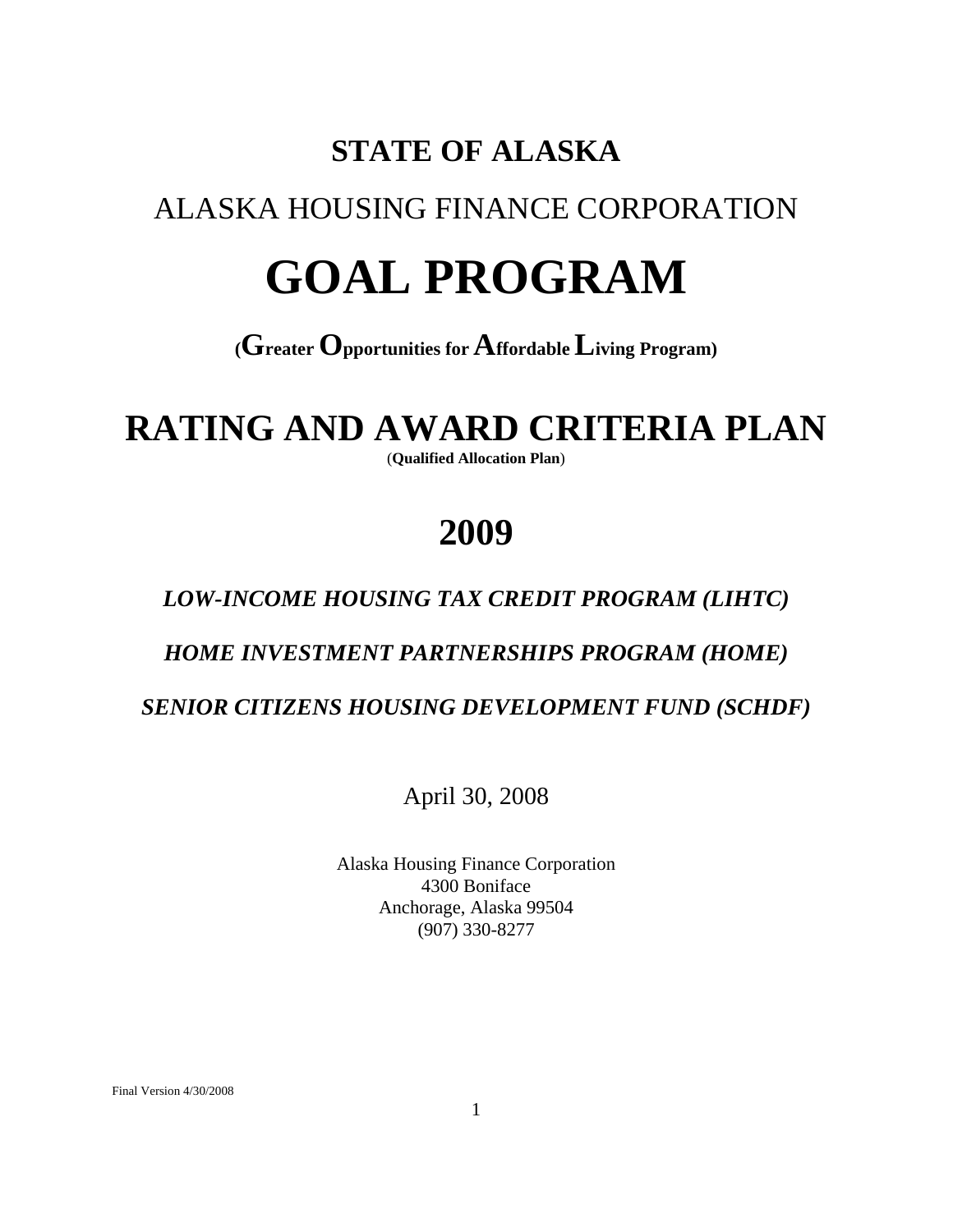# **TABLE OF CONTENTS**

| IX.                                                       | PROJECT CHANGES AND NON-COMPLIANCE WITH RATING CRITERIA                                                                                                                                                                                      |  |
|-----------------------------------------------------------|----------------------------------------------------------------------------------------------------------------------------------------------------------------------------------------------------------------------------------------------|--|
| Κ.                                                        |                                                                                                                                                                                                                                              |  |
| J.                                                        |                                                                                                                                                                                                                                              |  |
| I.                                                        |                                                                                                                                                                                                                                              |  |
| G.<br>Н.<br>1.<br>2.<br>3.<br>4.<br>.5.<br>6.<br>7.<br>8. | Need for the Proposed Project in the Local Area (Maximum 10 Points) 17<br>Availability of Larger Units for Households with Children (Maximum 10 Points)19<br>Use of Existing Housing as Part of a Community Revitalization Plan (5 Points)19 |  |
| F.                                                        |                                                                                                                                                                                                                                              |  |
| Е.                                                        | Project Leveraging, including "Matching" Contributions (Maximum 20 Points)  14                                                                                                                                                               |  |
| D.                                                        |                                                                                                                                                                                                                                              |  |
| C.                                                        | Community Revitalization Projects Located in a Qualified Census Tract (5 Points) 13                                                                                                                                                          |  |
| $B(1)$ .                                                  |                                                                                                                                                                                                                                              |  |
| $A(1)$ .                                                  | Project Serves The Lowest Income Tenants (Maximum 20 Points)  12                                                                                                                                                                             |  |
| VIII.                                                     |                                                                                                                                                                                                                                              |  |
| VII.                                                      |                                                                                                                                                                                                                                              |  |
| VI.                                                       |                                                                                                                                                                                                                                              |  |
|                                                           |                                                                                                                                                                                                                                              |  |
| V.                                                        |                                                                                                                                                                                                                                              |  |
|                                                           |                                                                                                                                                                                                                                              |  |
|                                                           |                                                                                                                                                                                                                                              |  |
|                                                           | USDA Rural Development Section 515 and 538 projects, HUD Section 8 Contract Project                                                                                                                                                          |  |
| IV.                                                       |                                                                                                                                                                                                                                              |  |
| III.                                                      |                                                                                                                                                                                                                                              |  |
| II.                                                       |                                                                                                                                                                                                                                              |  |
| $\bm{I}$ .                                                |                                                                                                                                                                                                                                              |  |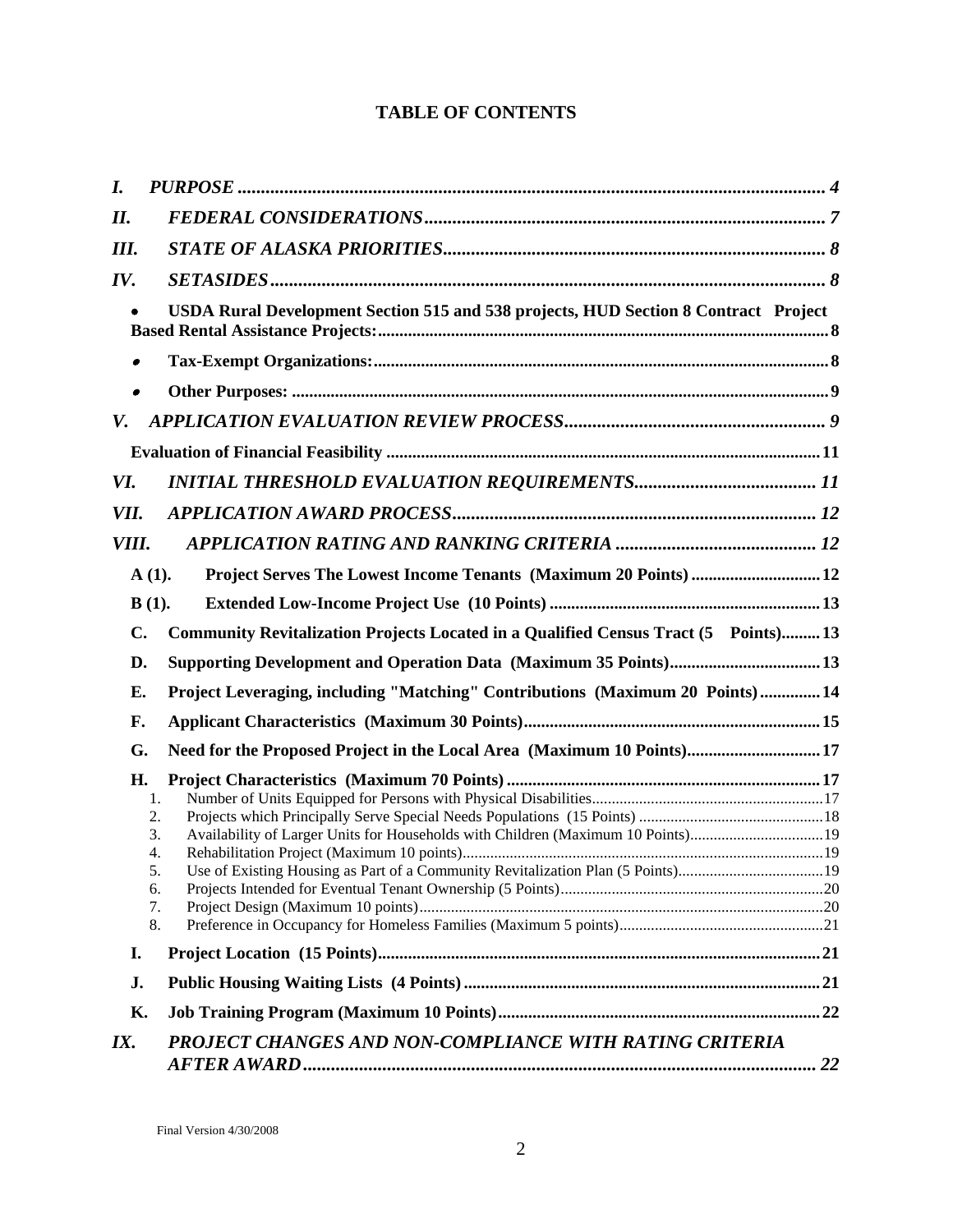| X.    |                                                                             |  |
|-------|-----------------------------------------------------------------------------|--|
| XI.   |                                                                             |  |
| A.    | Total Development Costs Limits (HUD 221(d)(3 and 4) Limits for Alaska):  24 |  |
| В.    |                                                                             |  |
| C.    |                                                                             |  |
| D.    |                                                                             |  |
| Е.    |                                                                             |  |
| F.    |                                                                             |  |
| G.    |                                                                             |  |
| Н.    |                                                                             |  |
| L.    |                                                                             |  |
| XII.  | ALLOCATION OF TAX CREDITS TO PROJECTS FINANCED WITH TAX-                    |  |
|       |                                                                             |  |
| XIII. |                                                                             |  |
| XIV.  | <b>COMPLIANCE MONITORING PLAN FOR LIHTC PROJECTS  26</b>                    |  |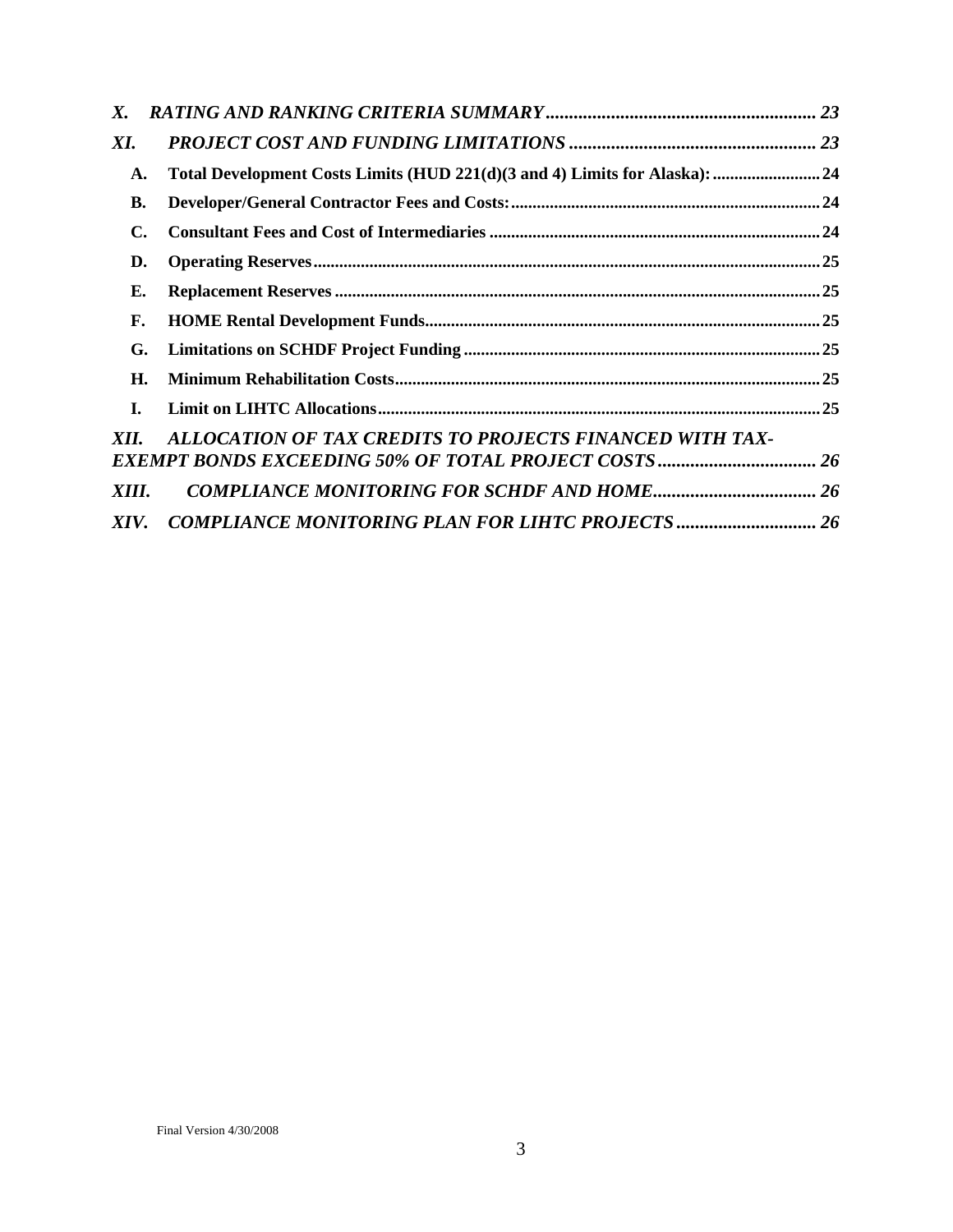#### <span id="page-3-0"></span>**I. PURPOSE**

The rating and award criteria outlined herein has been prepared by the Alaska Housing Finance Corporation (AHFC) to establish the criteria which will be used to award Greater Opportunities for Affordable Living (GOAL) Program funds. This program contains three funding sources - Low-Income Housing Tax Credits (LIHTCs), Home Investment Partnership Program (HOME) funds, and Senior Citizen's Housing Development Fund (SCHDF) grants.

The rating and award criteria established herein, also referred to as the Qualified Allocation Plan, complies with the requirements of Title 26, U.S.C. Section 42 of the Internal Revenue Service Code, as amended ("Section 42").

It is AHFC's policy to encourage the responsible development of housing for seniors, lowerincome persons and families through the allocation of GOAL program funds. A separate policy and procedures manual for the GOAL program is available from AHFC.

Additionally, it is AHFC's policy to minimize the impact of the GOAL program on existing residents of buildings that will be acquired or rehabilitated, where relocation of existing residents will occur. As such, a relocation assistance plan is required of all applicants, where appropriate.

In determining the appropriate amount of GOAL program funds to be awarded, AHFC will consider the sources and availability of other funds, the reasonableness of development and operating costs, anticipated project operating revenue, and the expected proceeds from the sale of LIHTCs (if applicable).

#### Fair Housing and Civil Rights Statement

It is a requirement of receipt of any funding under the GOAL program that any owner/developer/borrower and any of its employees, agents or sub-contractors understands and agrees that it is the total responsibility of the owner to adhere to and comply with all Federal Civil Rights legislation inclusive of the Fair Housing Laws, Section 504 of the Rehabilitation Act of 1973, the Americans with Disabilities Act as well as any state or local Civil Rights legislation along with any required related codes and Laws. Should AHFC not specify any requirements, such as design, it is none the less the owners responsibility to be aware of and comply with all non-discrimination provisions relating to race, color religion, sex, handicap, familial status, national origin and any other classes protected in Alaska. This includes design requirements for construction and rehabilitation, Equal Opportunity in regard to marketing and tenant selection (affirmative marketing procedures) and reasonable accommodation and modification for those tenants covered under the law.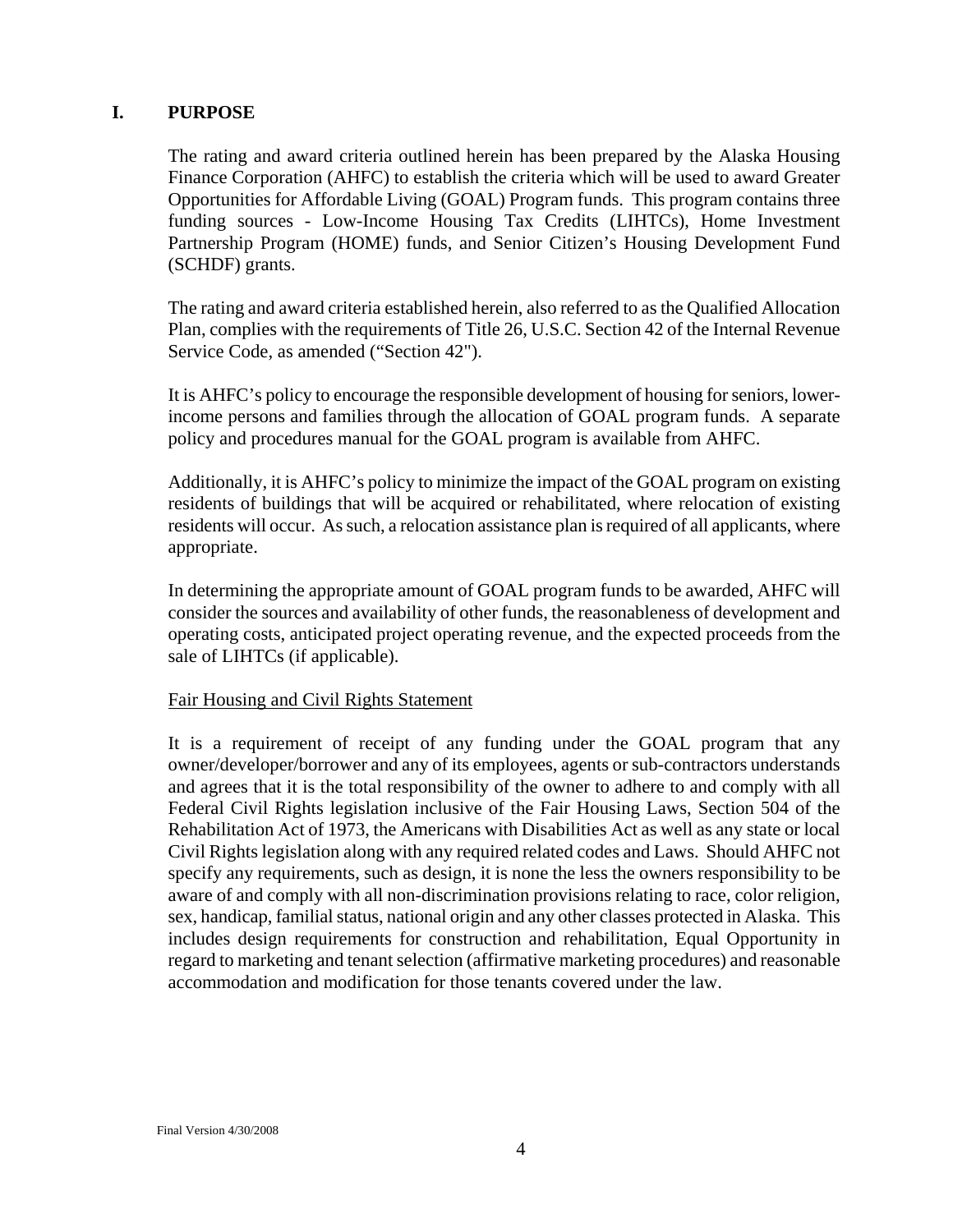#### Definitions:

"**accessible unit**" – a unit or property that is in compliance with the design requirements for all multi-family properties covered under the Fair Housing Act Amendments of 1989. Generally refers to the egress into a unit and the ability of a person in a wheelchair to maneuver within the unit.

"**community revitalization plan**" – a local comprehensive planning document that specifically includes community revitalization as a priority or defines community revitalization efforts that are consistent with that comprehensive document. If no comprehensive planning document is prepared in a community, then a letter from the chief executive officer of the local government attesting to a proposed housing project's role in achieving community revitalization will substitute.

"**development proforma**" – a listing of all of the costs associated with the development of a project and the sources of funds used to pay for the development.

"**equipped**" - all the requirements of an accessible unit have been satisfied plus the unit is equipped with grab bars, roll-under counters, bathrooms with roll-in or seated shower stalls or tubs, and other applicable equipment for persons with hearing or vision disabilities.

"**GOAL** (Greater Opportunities for Affordable Living)" - a term used to describe the three funding programs (Low-Income Housing Tax Credits (LIHTCs), Home Investment Partnership Program (HOME) funds, and Senior Citizen  $\Box s$  Housing Development Fund (SCHDF)) that have been combined into one application process.

"**HOME** (**Home Investment Partnerships Program)**" – a program of the U.S. Department of Housing and Urban Development (HUD) which provides grant funds administered by AHFC for the development of affordable low-moderate income housing.

"**Homeless**" - a person is considered homeless if he/she resides in places not meant for human habitation, such as cars, parks, sidewalks, abandoned buildings (on the street); in an emergency shelter; and in transitional or supportive housing for homeless persons who originally came from the streets or emergency shelters. In any of the above places but is spending a short time (up to 30 consecutive days) in a hospital or other institution.

# Or:

Is being evicted within a week from a private dwelling unit and no subsequent residence has been identified and the person lacks the resources and support networks needed to obtain housing.

Is being discharged within a week from an institution, such as a mental health or substance abuse treatment facility or a jail/prison, in which the person has been a resident for more than 30 consecutive days and no subsequent residence has been identified and the person lacks the resources and support networks needed to obtain housing.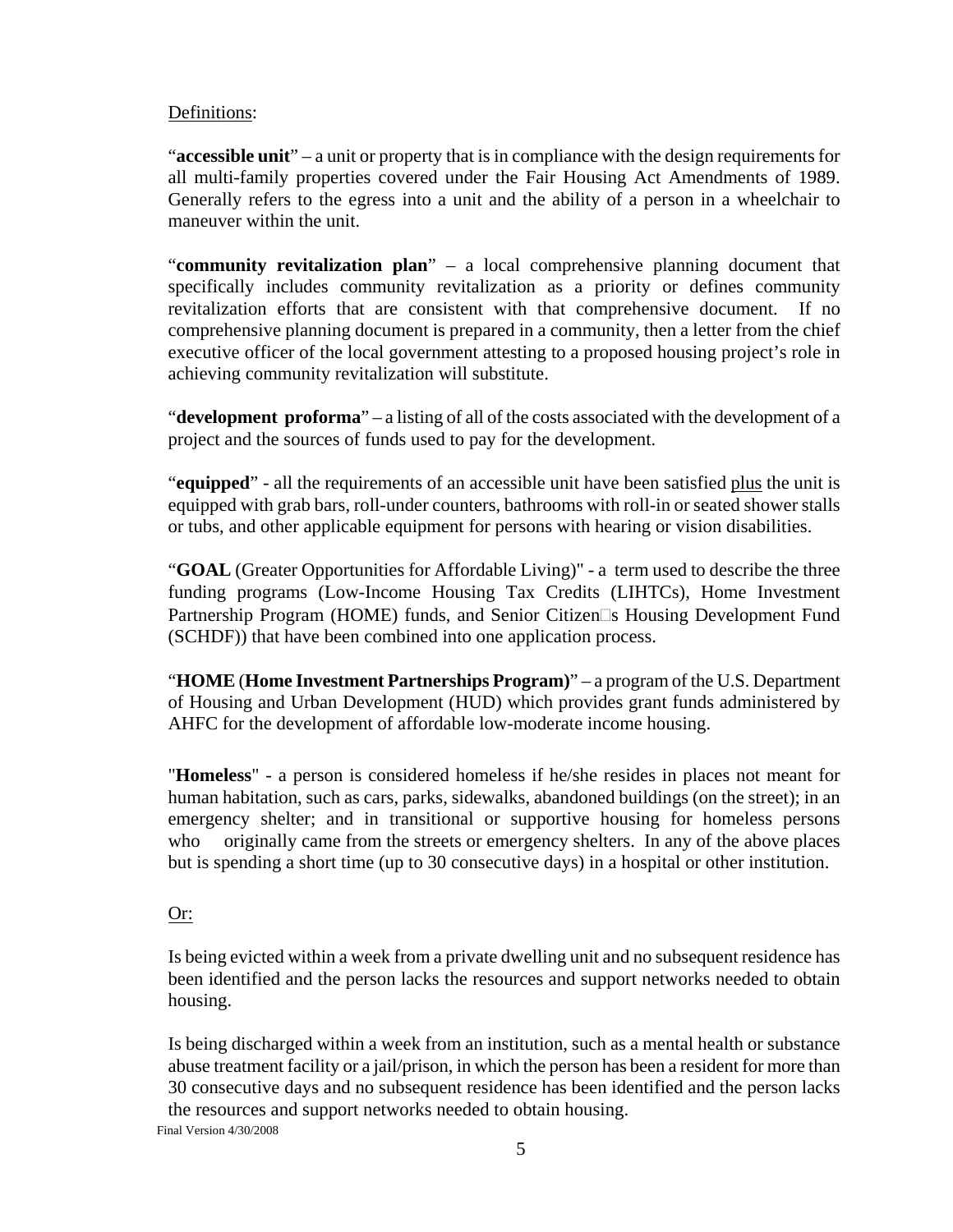Is fleeing a domestic violence housing situation and no subsequent residence has been identified and the person lacks the resources and support networks needed to obtain housing.

Is an individual(s) who lacks a fixed, regular and adequate nighttime residence and includes: children and youths who are sharing the housing of other persons due to loss of housing, economic hardship, or similar reason; are living in motels, hotels, trailer parks, or camping grounds due to the lack of alternative adequate accommodations; are living in emergency or transitional shelters; are abandoned in hospitals; or are awaiting foster care placement.

"**leverage**" – sources of development cost funding that do not meet the federal definition of "match" under the HOME program (i.e. owner cash).

"**Low-Income Housing Tax Credits** (LIHTC)" – a program of the Internal Revenue Service administrated by AHFC which provides federal tax credits to owners of low-moderate income affordable housing.

"**match**" – sources of funding for development costs that meet the federal definition under the HOME program (land donations, below market interest rate savings, etc.)

"**operating proforma**" – a listing of all of the operating expenses (utilities, taxes, insurance, etc.) associated with managing and maintaining a rental property and a listing of the anticipated revenue to be obtained from the property.

"**operating reserve**" – an amount of money included as part of the development budget to be used as a cushion against unforeseen changes in operating expenses for a proejct in future years.

"**Qualified Census Tract**" – a federally designated area that has a relatively high cost of housing development relative to the income of the residents. Enables a LIHTC project located in this area to receive 30% more tax credit.

"**replacement reserve**" – also known as a reserve for capital replacement. An amount of money used to pay for major capital expenses that occur during the life of the project, such as boiler replacement, roof repairs, appliance replacement, etc.

"**Rural community**" – defined under state statute as a community with a population of 6,500 or less that is not connected by road or rail to Anchorage or Fairbanks, or with a population of 1,600 or less that is connected by road or rail to Anchorage or Fairbanks and at least fifty (50) statute miles outside of Anchorage or twenty-five (25) statute miles outside of Fairbanks. In this definition, a connected by road's does not include a connection by the Alaska Marine Highway System.

"**Senior Citizen's Housing Development Fund** (SCHDF)" – an AHFC funded program approved in annual appropriations by the Alaska State Legislature. Program funds may be granted to not-for-profit organizations for senior housing that meets the state definition of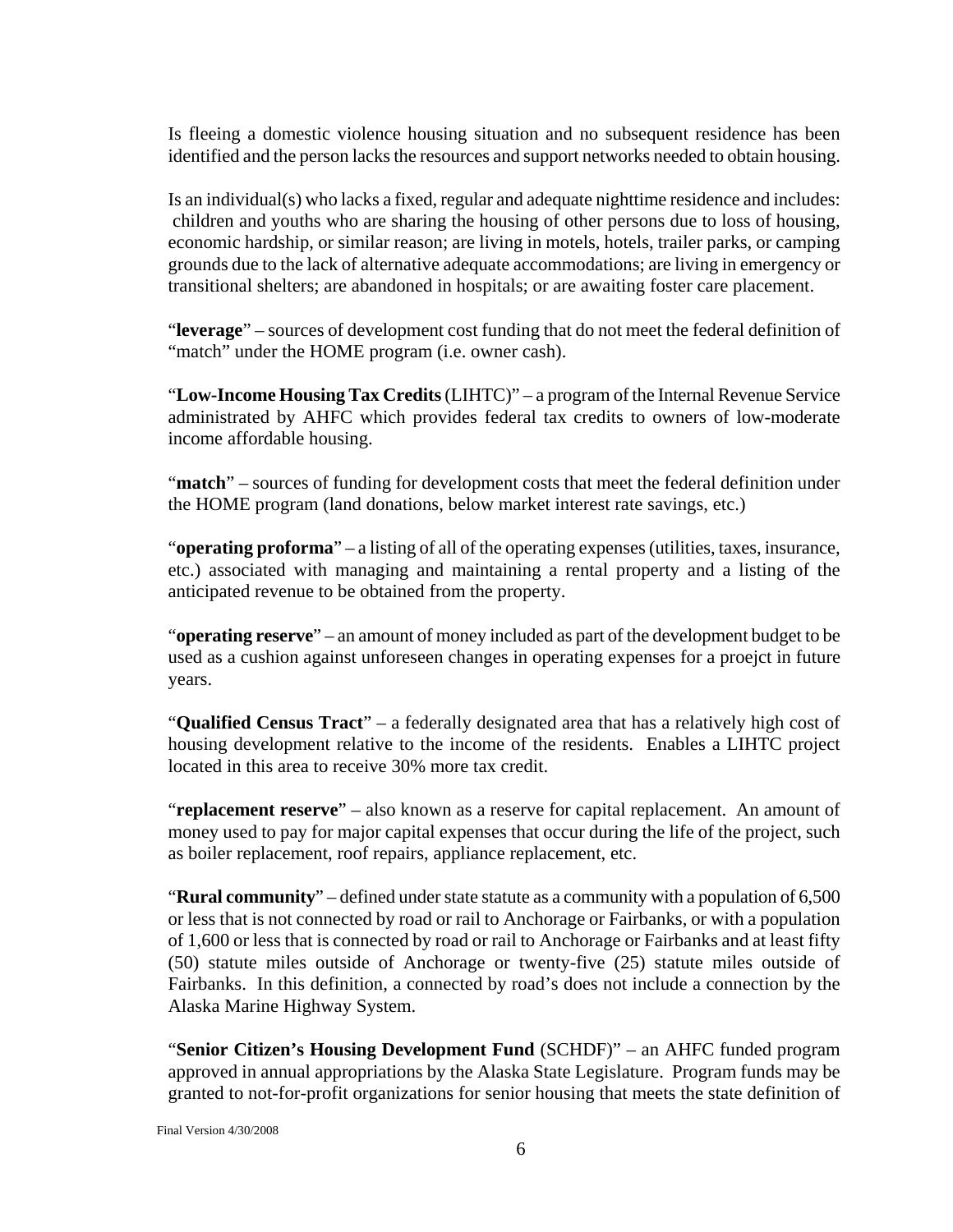<span id="page-6-0"></span>"senior household."

"**Special Needs Populations**" – defined as senior households, households with persons with mental or physical disabilities, the homeless, and persons earning less than 30% of the median income for their area.

"**Senior Citizen**" – households must meet the definition established in the Fair Housing Act Amendments of 1989.

"**Third -party**" - means a person or organization which is not the applicant/sponsor of the application or project.

"**U.S. Department of Agriculture- RD Section 515 program**" – a federal program for lowincome rental housing which provides low-interest financing and rental assistance to private for-profit or not-for-profit owners/developers.

"**very-low income**" – families at or below 50% of the area median income adjusted for family size.

# **II. FEDERAL CONSIDERATIONS**

26 U.S.C. Section 42 (IRS Code) establishes the following preferences for the LIHTC program:

- 1. Projects that serve the lowest income tenants;
- 2. Projects that are obligated to serve qualified tenants for the longest period of time.
- 3. Projects that are located in a qualified census tract (as defined in subsection  $42 \text{ (d)(5)(C)}$ ) and the development of which contributes to a concerted community revitalization plan.

26 U.S.C. Section 42 also requires that AHFC consider the following project characteristic factors in selecting applications that receive LIHTCs:

- 1. Project Location (rural versus urban; revitalization area, etc.);
- 2. Housing Needs Characteristics (demand and need for the project);
- 3. Project Characteristics, including whether the project includes the use of existing housing as a part of a community revitalization plan (accessible units; unit & project size; design features, etc.);
- 4. Sponsor (applicant) Characteristics (experience in developing, owning, managing);
- 5. Targeting of Individuals on Public Housing Waiting Lists (preferences);
- 6. Targeting of Special Needs Populations (preferences for defined special needs);
- 7. Tenant populations of households with children; and
- 8. Projects intended for eventual tenant ownership.

These priorities and additional criteria are consistent with the AHFC's corporate mission and the State of Alaska's Housing and Community Development Plan (HCD Plan). They are incorporated as priorities under the entire GOAL program, including HOME and SCHDF.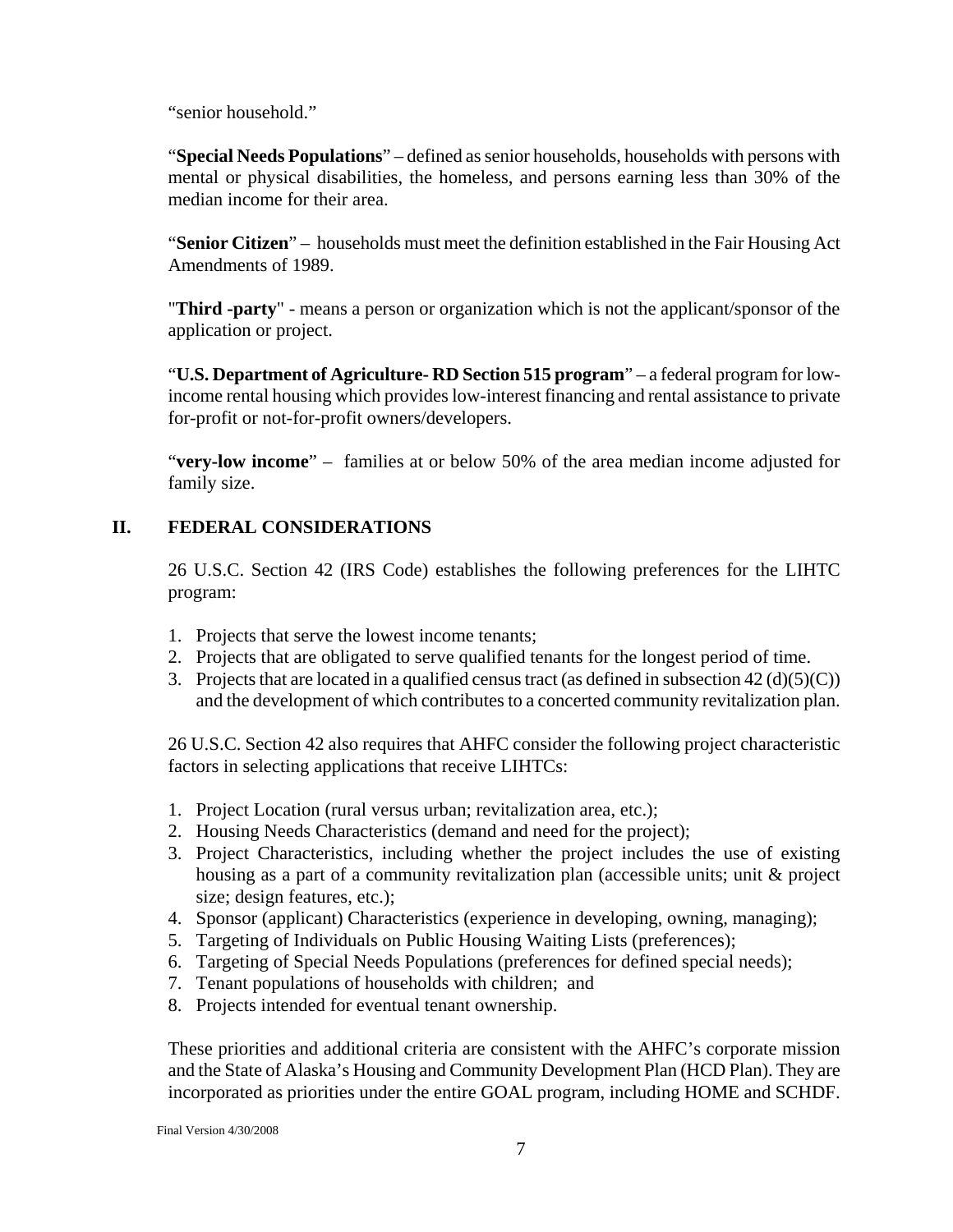<span id="page-7-0"></span>AHFC will award points in the rating process to projects that commit to meeting these objectives.

# **III. STATE OF ALASKA PRIORITIES**

State of Alaska priorities shall include projects that:

- 1. Have only the amount of subsidy necessary, over and above the amount of debt that can be supported, to make the project financially feasible (from both a developmental and operational viewpoint);
- 2. Leverage GOAL program funds with other funding sources, including those which qualify as "match" under 24 CFR part 92 of the HUD regulations;
- 3. Will be developed by applicants/sponsors who demonstrate the greatest capability to carry out the project;
- 4. Address the highest need for low-income housing in the local rental market;
- 5. Target "special needs populations" (i.e. senior citizens, persons who experience mental or physical disabilities, homeless persons, and families whose income does not exceed 30% of the area median income, adjusted for family size);
- 6. Include larger units (i.e., greater number of bedrooms) for families;
- 7. Are located in "rural" communities, as defined by AHFC;
- 8. Are located in state declared disaster areas;
- 9. Provide meaningful training and employment opportunities for Alaskans.

AHFC will award points in the rating process to projects that address these priorities.

# **IV. SETASIDES**

The award of GOAL program funds is subject to the following set-asides:

• USDA Rural Development Section 515 and 538 projects, HUD Section 8 Contract Project Based Rental Assistance Projects:

There will be a set-aside of 20% of the available low income housing tax credit in the first round of annual funding reserved for these set-aside projects for the GOAL program. If there are no such projects that are awarded funds in the first round, or those set-aside projects that are funded do not use the entire 20% set-aside, then AHFC may reallocate the set-aside tax credit to other qualified non-set-aside projects.

•Tax-Exempt Organizations:

> There will be a set-aside of 10% of the available low income housing tax credit annual funding reserved for projects sponsored by eligible  $501(c)(3)$  tax-exempt organizations who have as one of their tax-exempt purposes, the provision of lowincome housing. This set-aside is mandated under 26 U.S.C. Section 42(i)(5), the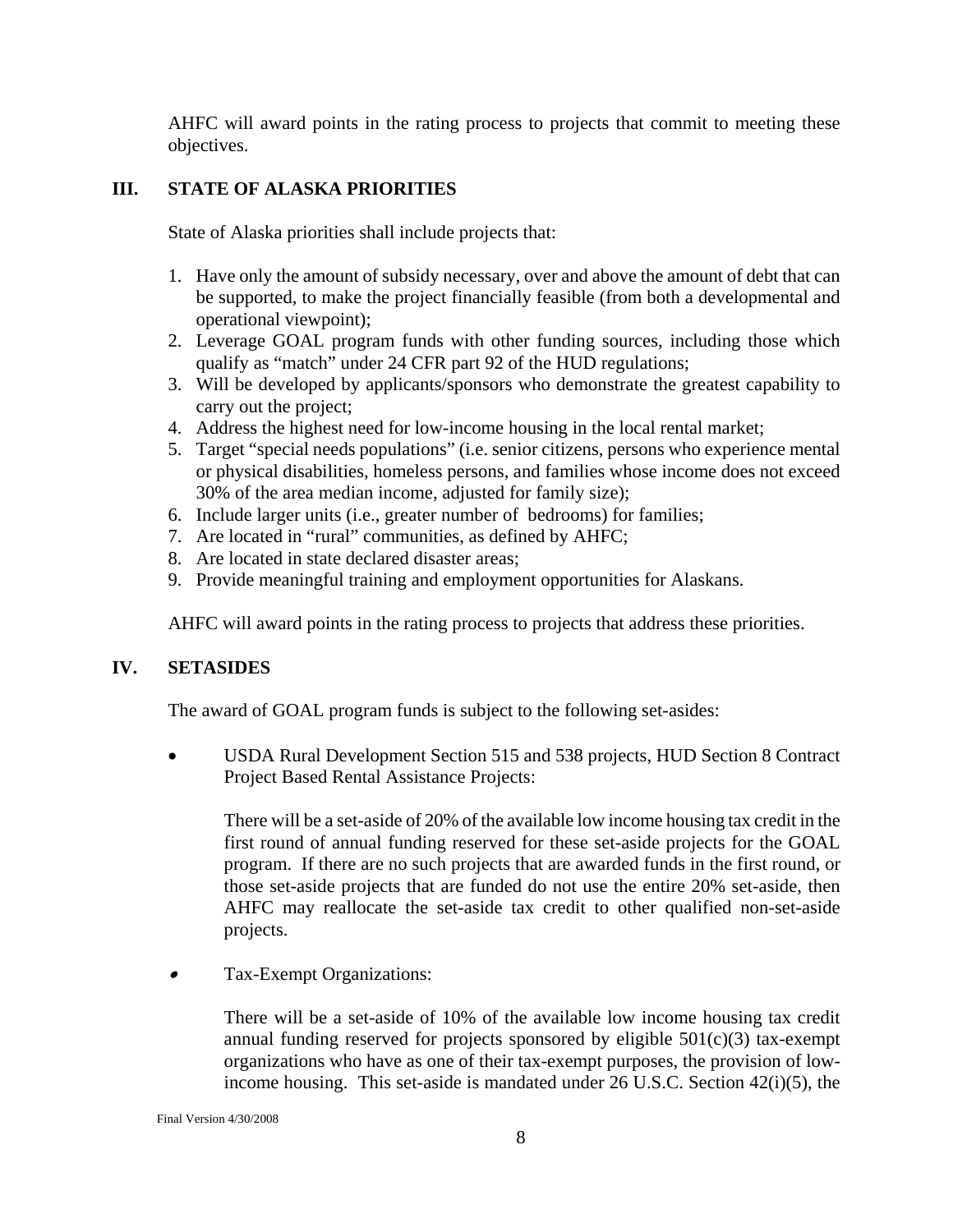Internal Revenue Service Code*.*

<span id="page-8-0"></span>•Other Purposes:

> AHFC, at its discretion, may use a portion of the annual state tax credit cap to engage in demonstration projects that fulfill the mission of AHFC and are consistent with this qualified allocation plan and the requirements of 26 U.S.C. Section 42 of the Internal Revenue Service Code*.*

#### **V. APPLICATION EVALUATION REVIEW PROCESS**

Each application received by AHFC will be reviewed by staff to determine whether the minimum application submission requirements have been satisfied by the applicant ("threshold evaluation"). If the applicant fails to submit required application material by the deadline established by AHFC, the application will be denied any further review or consideration. Applications that pass the threshold evaluation will be forwarded to an Evaluation Review Committee consisting of persons appointed by AHFC's executive director/chief executive officer (CEO), or his/her designee.

The committee shall include at least three, but no more than five evaluation members. Evaluation members may include, but will not be limited to, a representative(s) from AHFC, the U.S. Department of Housing and Urban Development, and/or the real estate, construction, or finance industries. Committee members will evaluate and rate applications which pass the threshold review, in accordance with the rating criteria set forth in this plan. Based on the results of the rating process and the selection criteria identified herein, an award recommendation will be submitted to AHFC's CEO.

#### Funding Considerations

The CEO may use considerations other than the point ranking to make the final funding awards. These considerations are:

- 1. The maximum legal and AHFC annual programmatic funding limits;
- 2. Levels of funding necessary, in AHFC's opinion, to result in a financially feasible project, including a recommendation of no funding if sufficient debt can be supported;
- 3. Distribution of GOAL funds in such a manner to maximize the number of financially feasible projects which receive funding, even though this may result in the award of funds or tax credits outside of actual application rankings established by the rating process. This ability is necessary to ensure that a high ranked application(s) would not necessarily secure all, or most, of the available GOAL funds at the expense of a greater number of other worthy lesser ranked projects;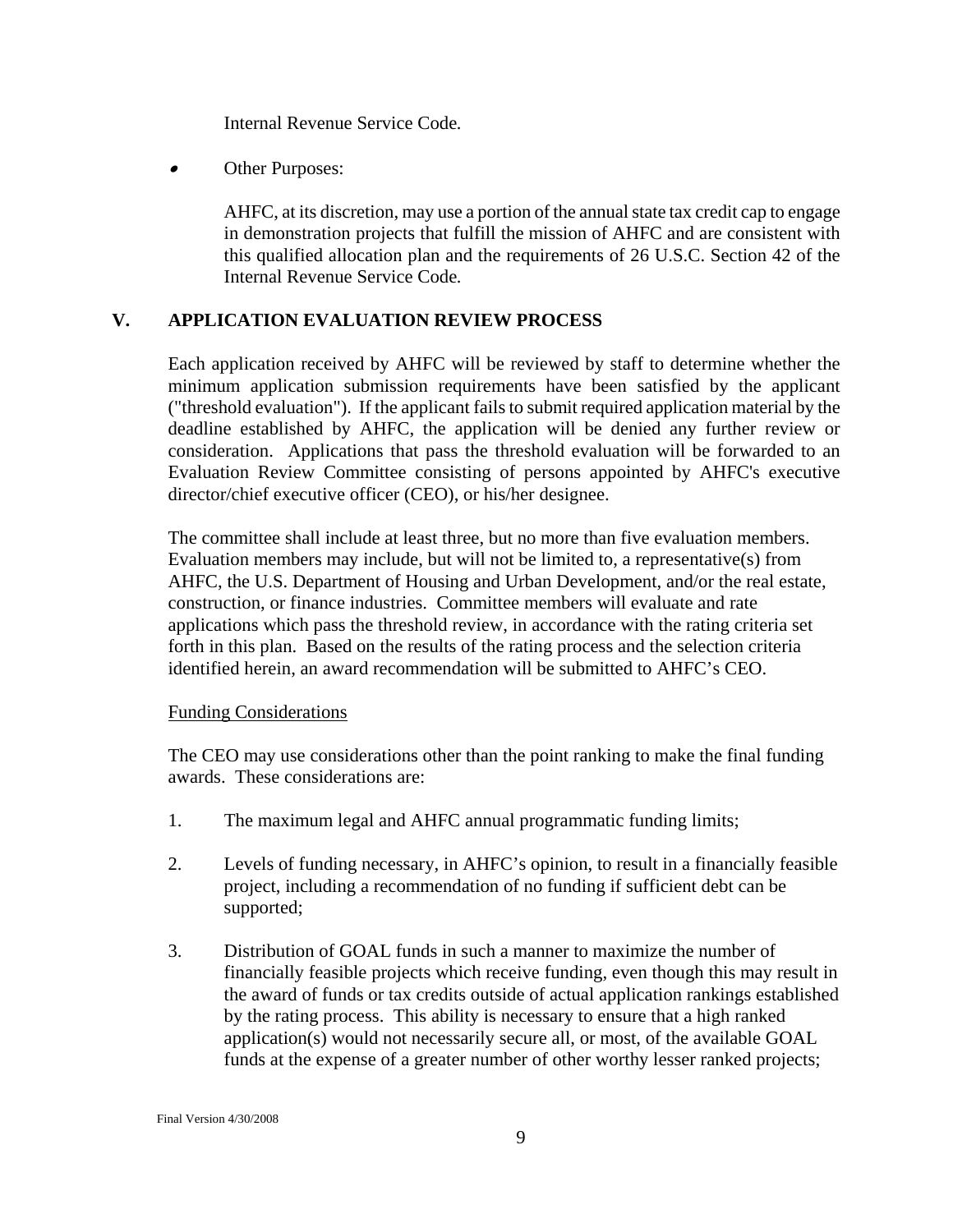- 4. Levels of funding necessary, in AHFC's opinion, to satisfy the financing needs of earlier funded HOME, SCHDF, or LIHTC projects, which, as a result of amended underwriting assumptions (i.e., higher development costs or lesser net operating income than expected, etc.) or insufficient previous GOAL funding, have not yet resulted in a developed or completed project
- 5. A different amount of GOAL program funds or a different mix of funding sources than that requested by the applicant may be recommended in order to avoid over subsidizing, and to maximize leveraging and efficient utilization of all GOAL resources.
- 6. Increasing the spread of projects by geographic location.
- 7. "Responsible bidder". AHFC reserves the right to reject or assess negative points to any grant application or request for funding from any applicant who has failed to perform or is partnered with a person or organization who has failed to perform any previous grant or contract with AHFC; who has previously failed to perform properly or to complete on time contracts of a similar nature; who qualifies or changes terms and conditions of the Notice of Funding Availability (NOFA), applicable restrictive covenants or loans in such a manner that is not responsive to the purpose sought by AHFC in issuing the NOFA, covenants or loans; who submits an application that contains faulty specifications or insufficient information that , in the opinion of AHFC, makes an application non-responsive to the NOFA; who submits a late application; who has not signed the application; who is not in a position to perform the work proposed in the application; who habitually and without just cause neglected the payment of bills or otherwise disregarded its obligations to subcontractors, material suppliers, or employees; who has shown a consistent practice of non-compliance with State and federal rules that govern housing development programs; who has unpaid taxes due to the State of Alaska or the U.S. government; where there is a conflict of interest with the applicant and board member or employee of AHFC; or when AHFC determines that the application is not in AHFC's best interest.

In those cases where the funding decision approved by AHFC's Executive Director/Chief Executive officer varies from that requested by the applicant, the applicant will be given notice of AHFC's intent to award the alternative funding reservation and/or award, and will be allowed to accept or deny the offered funding package. If the applicant chooses not to accept the funding package offered, no additional consideration will be given to that applicant during that funding cycle, and the declined GOAL program funds may be offered to another qualifying applicant(s). An applicant may have the right to appeal this decision under 15 AAC 151.830 and 15 AAC 150.220.

For any allocation of LIHTC that is made outside the priorities and selection criteria established by AHFC in this allocation plan, a written explanation will be made available to the general public, upon request.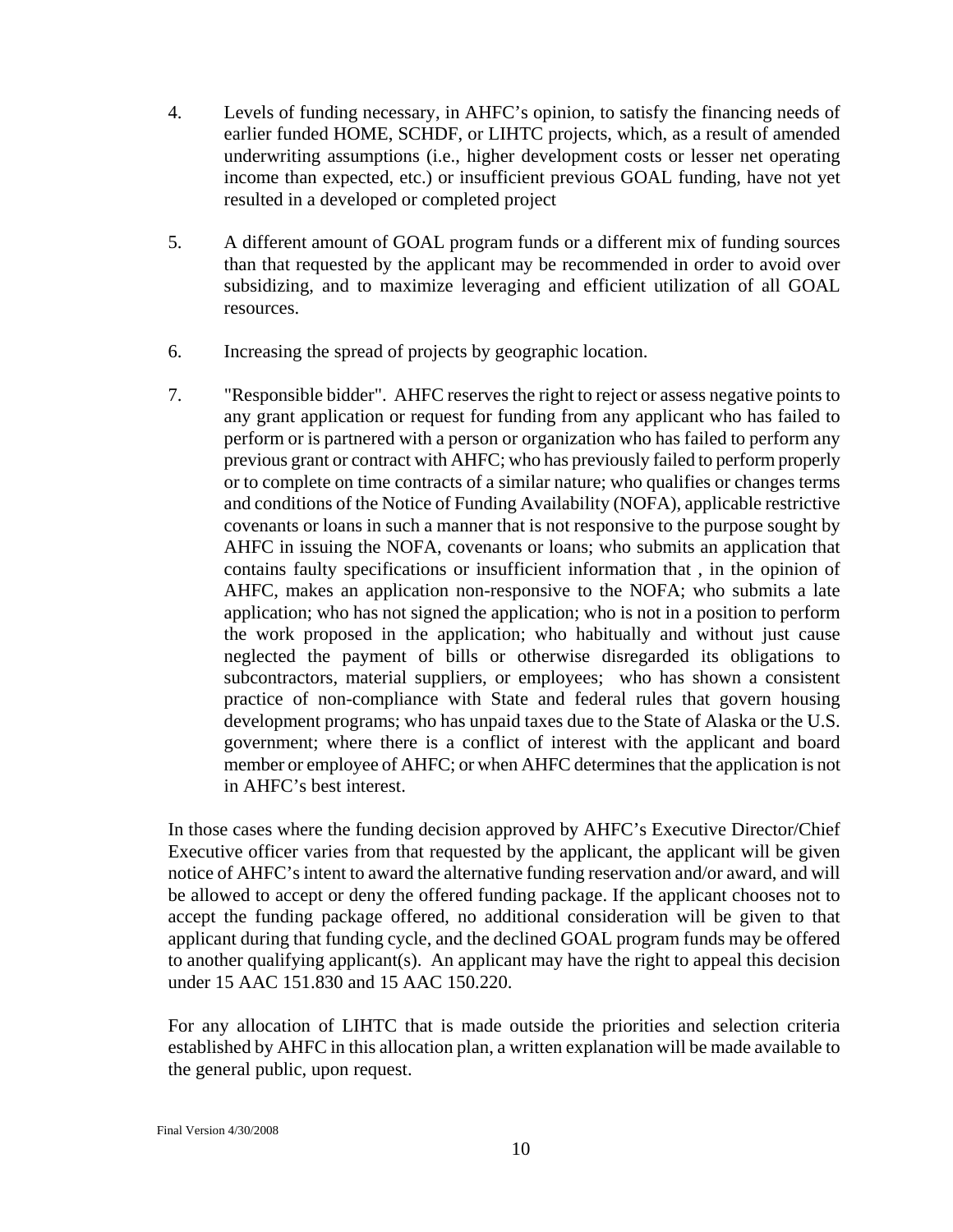<span id="page-10-0"></span>AHFC reserves the right to deny GOAL funds to any applicant, regardless of that applicant's point ranking if, in AHFC's sole determination, the applicant's proposed project is not financially feasible or viable. Additionally, GOAL funds may be awarded out of the ranking order established by the points earned. In such cases, this recommendation shall be based on the amount of GOAL funds requested, relative to the amount of funding available, as well as other selection criteria identified within the rating criteria plan.

#### Evaluation of Financial Feasibility

Under IRS Regulations 1.42-17, AHFC must evaluate the financial feasibility of a project three times during the development of the project. The three stages are application, allocation (carryover or issuance of 8609) and the placed in service date. The final evaluation for the issuance of the IRS Form 8609, "Low income Housing Credit Allocation Certification", must occur after the placed in service date.

Under IRS Regulation 1.42-17, owners must certify to all sources and uses of funds and the total financing planned for the project. Section 1.42-17 also specifies the type of information that must be provided by the owner and reviewed by AHFC as part of the evaluation.

For purposes of the evaluation done at allocation (carryover and 8609), the schedule of costs prepared by the owner must also include a Certified Public Accountant's audit report on the schedule. The CPA's audit must be conducted in accordance with generally accepted auditing standards. The audit report must be unqualified.

This requirement also pertains to all tax-exempt, bond-financed projects that are seeking credit under the provisions of Section XII of this allocation plan.

# **VI. INITIAL THRESHOLD EVALUATION REQUIREMENTS**

To satisfy minimum application requirements (threshold evaluation), the application package must include the following material and all other materials required under the annual notice of funding availability, unless otherwise approved in writing by AHFC:

- 1. Completed application forms and all applicable certifications;
- 2. Submission of all required application material;
- 3. Payment of all applicable application fees;
- 4. Sufficient data, in AHFC's opinion, to determine the financial feasibility and long term viability of the project.
- 5. Sufficient data, in AHFC's opinion, to determine that the applicant and project is eligible to receive the GOAL program-funding source requested.
- 6. Applicant is considered to be a "responsible bidder."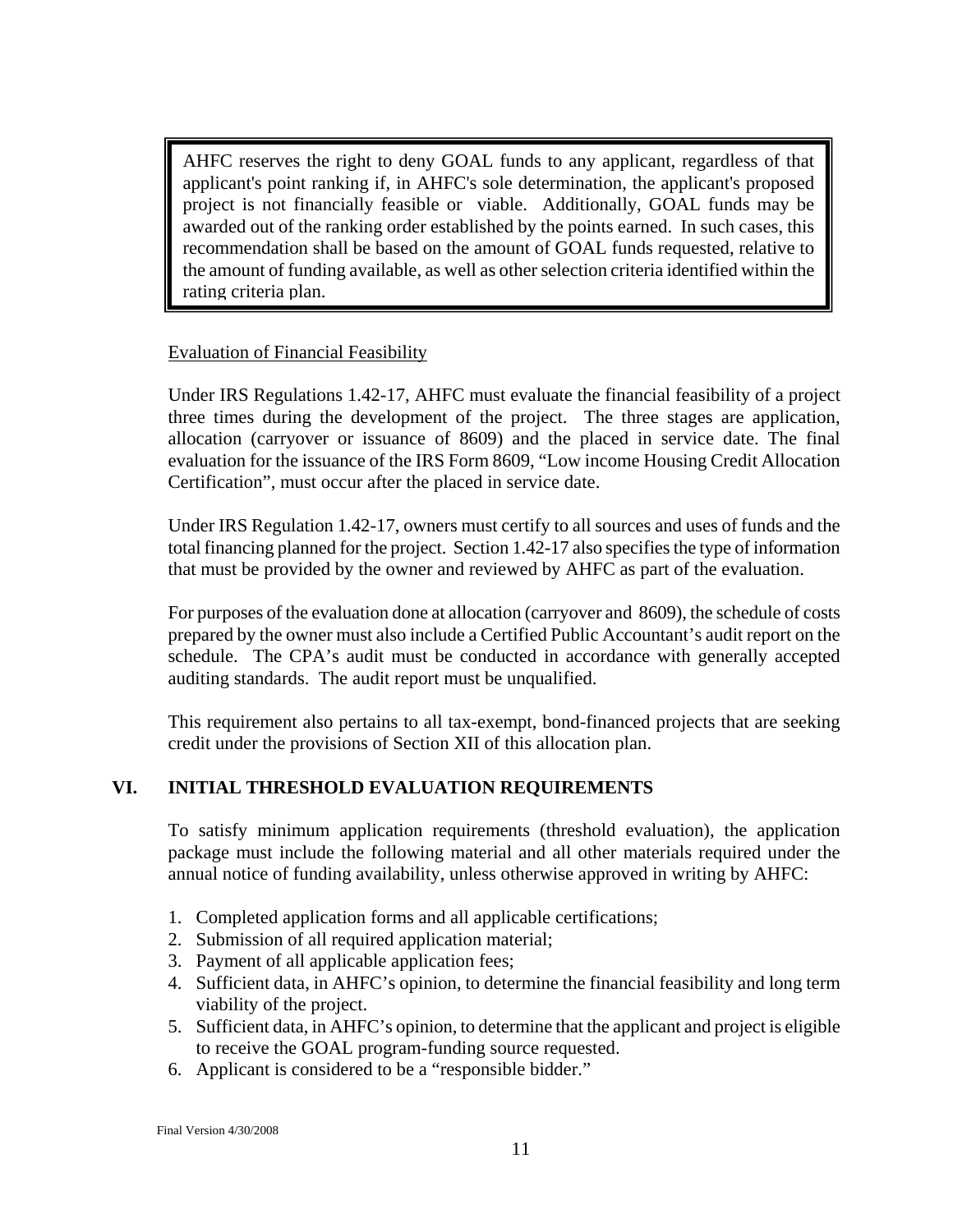<span id="page-11-0"></span>After receipt of this information AHFC will determine the financial feasibility of the project before submitting it to a review committee for final review and ranking. AHFC's feasibility review will examine, among other things, the ability of the project to support debt. If a project, in AHFC's opinion is not financially feasible or has the capacity to support enough debt so that GOAL program funds are not necessary, then the application will not be forwarded to the review committee for failure to pass the initial threshold evaluation.

#### **VII. APPLICATION AWARD PROCESS**

Each applicant will receive an "Intent to Award" for the proposed GOAL program funding awards upon AHFC's executive director/chief executive officer's approval (or amendment) of the recommendations made by the evaluation review committee. Applicants may appeal the funding decision in accordance with AHFC regulations (15 AAC 151.830, 15 AAC 151.220 or 15 AAC 154.060, as applicable). Subsequent to any appeals processes, AHFC will issue a notice of award to successful applicants.

# **VIII. APPLICATION RATING AND RANKING CRITERIA**

The following criteria and associated points will be utilized to rate and rank applications received for GOAL program funds:

#### **A (1). Project Serves The Lowest Income Tenants (Maximum 20 Points)**

Points will be awarded based on the percentage of units in the project which will be restricted to persons/families whose annual income does not exceed 50% of the area gross median income, exceeding the minimum percentage required under the most restrictive program in which funds are requested. Although the applicant may choose to set-aside (restrict) up to 100% of the project's units for low-income families, to encourage mixed-income developments, points will be awarded only up to a set-aside level of 75%.

#### Calculation Method

(Number of units set-aside – required number)  $x 20$ (Number of units in project \* .75)

#### **Example:**

A proposed project has 20 units, with a required set-aside of 5 units. The applicant chooses to set-aside an additional 10 units for families at 50% of the area median.

 $15-5/(20*.75) = .667\% \times 20 = 13.34$ 

The rent charged for these units shall not exceed the maximum rent that can be charged under the rental policies established for the program in which funds are requested and/or received. See the application form for instructions on how to calculate the points for this category.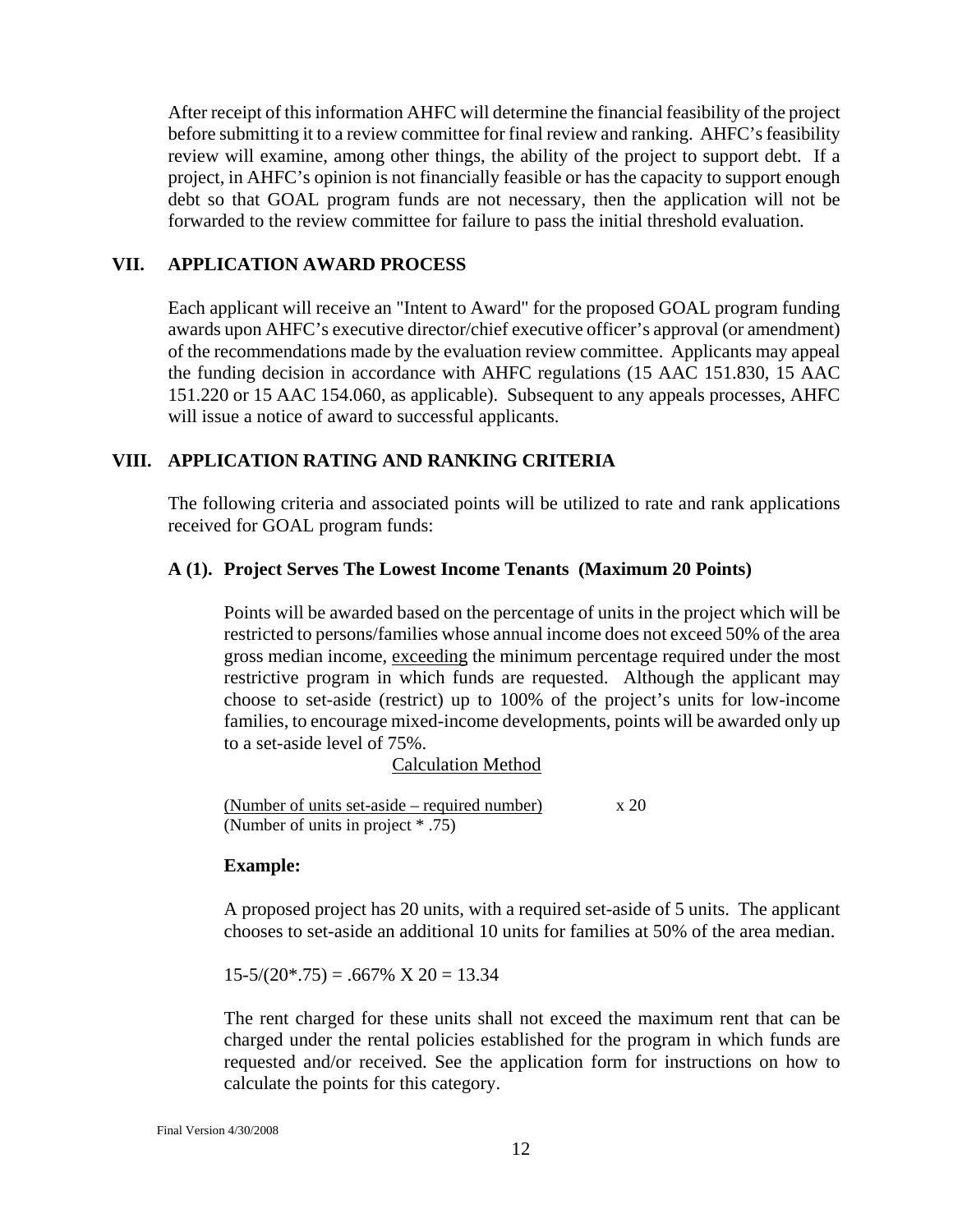#### <span id="page-12-0"></span>**A (2). Exemptions for Senior Citizens Housing Development Fund (SCHDF) Requests**

 Senior project applications which exclusively request SCHDF program funds will be rated in accordance with the rating criteria plan, excluding this criteria. Senior organizations must establish rental policies, i.e., affordable unit (restricted income and rent) versus market rate units, in accordance with the need in their area and their organizational principles.

Senior project applications which request, but are unsuccessful in obtaining HOME or LIHTC funds due to their ranking, will be grouped with the segregated SCHDFonly applications and scored in the same manner. However, such senior projects will be required to maintain the proposed set-aside level required under the HOME and LIHTC program, or higher level if proposed by the applicant, as the amount of development (subsidy) funds requested is directly related to the restricted rent levels which are proposed by the applicant.

# **B (1). Extended Low-Income Project Use (10 Points)**

Ten (10) Points will be awarded to applications that commit the project to an extended low-income use equaling 30 years. An extended use agreement or other similar agreement, as determined to be appropriate by AHFC, is required.

#### **B (2). Exemptions for Senior Citizens Housing Development Fund (SCHDF) Requests**

Senior project applications which exclusively request SCHDF program funds will be rated in accordance with the rating criteria plan, excluding this criteria.

# **C. Community Revitalization Projects Located in a Qualified Census Tract (5 Points**)

Five (5) points will be awarded to any project that is located in a Qualified Census Tract (as defined by HUD, under  $42(d)(5)(C)$ ) and is considered to contribute to a community revitalization plan (see definition of "community revitalization plan").

# **D. Supporting Development and Operation Data (Maximum 35 Points)**

Points will be awarded to applications based on the extent that application material supports the project's developmental and operational feasibility and viability. An application must receive at least 50% of the total possible points in this category to receive any funding under the GOAL program. Points will be awarded based on the following subcategories:

1. The degree to which development cost estimates are reasonable and are supported by a credible third-party bid $(s)$  and/or estimate $(s)$ . Examples include bids and/or cost estimates supplied by an architect, appraiser, materials supplier, etc. **(Maximum 10 Points).**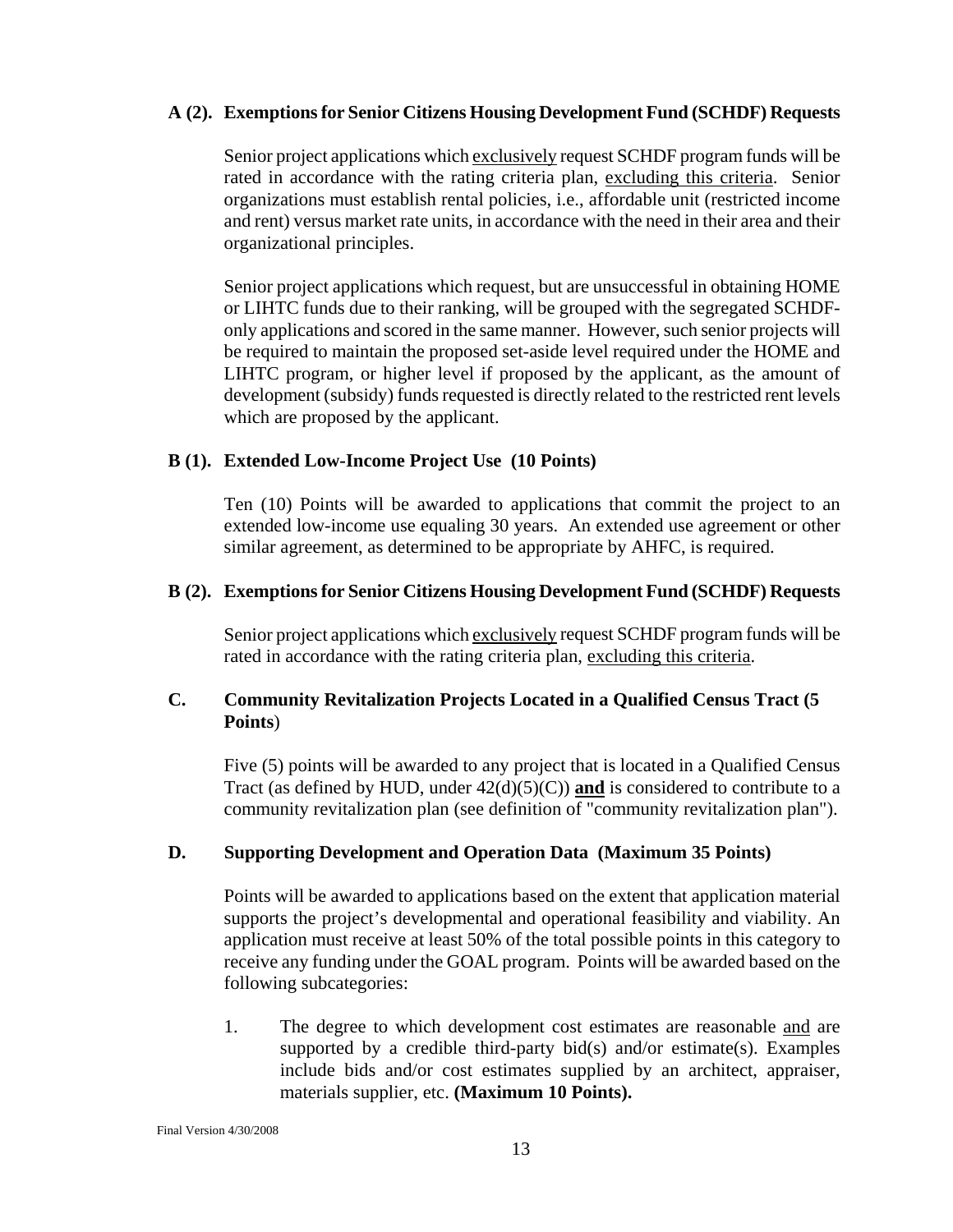- <span id="page-13-0"></span>2. The degree to which the project's operating, or "pro-forma", statement provides a reasonable estimate of all sources and amounts of project revenue, vacancy rates, operating expenses, debt capability, and reserves for replacements and repairs. To earn the maximum points in this subcategory, applicants must include credible, third-party support for the project's anticipated rents, vacancy rate, and operating expenses **(Maximum 10 Points)**.
- 3. The degree to which other proposed project funding sources have been confirmed by written documentation **(Maximum 10 Points)**.

In assessing this item, evaluation committee members will consider the following in the order of priority listed below:

- a. Whether written funding commitments have been provided;
- b. Whether a letter(s) of project and debt capability review by the permanent and construction lenders have been provided;
- c. Whether tax credit proceeds (if applicable) accurately reflect current tax credit market sale rates;
- d. Whether letters of interest from other proposed funding sources have been provided.
- 4. The project schedule and written development narrative demonstrates the applicant's understanding of housing development concepts, and presents reasonable assurances that the project can be successfully implemented within the proposed time frame **(Maximum of 5 Points)**.

#### **E. Project Leveraging, including "Matching" Contributions (Maximum 20 Points)**

Points will be awarded to applications providing a written commitment from additional funding sources to provide contributions to the project which leverage GOAL program funds, as well as those that qualify as "Match" in accordance with 24 CFR Part 92 (HOME Regulations). Contributed funds may not receive points in both the "leverage" and "matching" categories.

Applicants must include a written description of the proposed leverage and "match" contribution(s) and indicate at what point in time the "leveraged" and "matching" funds will be contributed to the project.

#### Calculation Method:

(Amount of "leverage" and "match" funds contributed divided by the total amount of GOAL program funds requested) X 20 (Maximum 10 Points for "leverage" funds; Maximum 10 Points for "match" funds).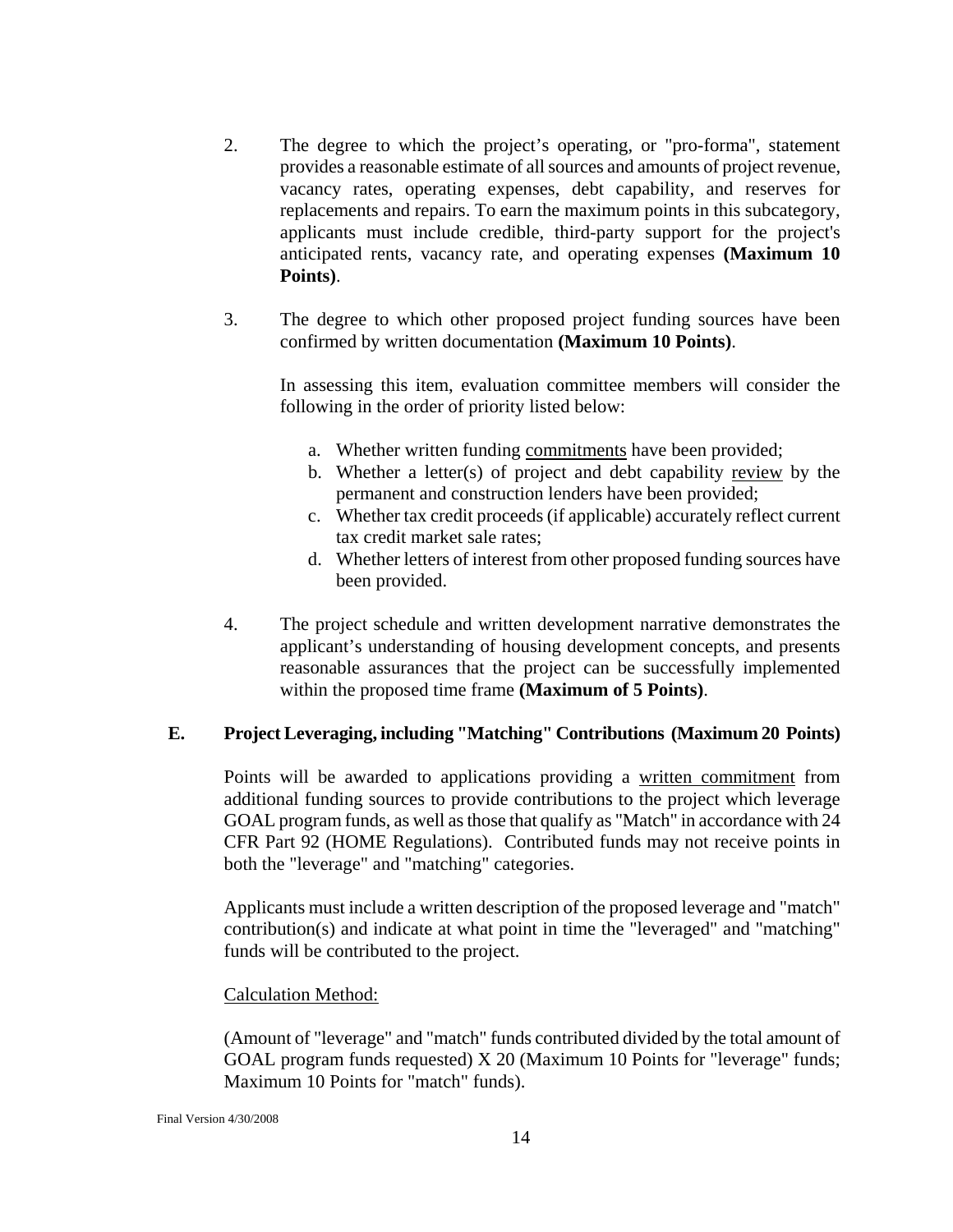<span id="page-14-0"></span>**Example:** An applicant requests \$200,000 in HOME funds and \$100,000 (annually, means \$1,000,000 over ten years) in LIHTCs. The applicant states (commits) that the following match contributions will be provided: abatement of local government property taxes for first ten years (NPV of \$55,000); Federal Home Loan Bank grant \$25,000; donated building materials (value of \$10,000). Total Matching contributions equal \$90,000; Additionally, the applicant states (commits) that the following leverage funds will be contributed: applicant cash contribution \$50,000; developer's deferred fee (secured by a deed of trust) \$50,000; applicant's land contribution (value of \$75,000). Total leveraged funds equal \$175,000.

In this example, the applicant would earn 1.75 points for matching contributions  $(\$90,000/[200,000 + $1,000,000]$   $X 20$ ; and 2.92 points for leveraged contributions  $($175,000/[200,000 + $1,000,000])X 20.$ 

#### **F. Applicant Characteristics (Maximum 30 Points)**

- 1. Points will be awarded, in accordance with the following schedule, to applications which document that:
	- i. The applicant, or developer hired by the applicant, has successful experience in developing and/or constructing similar type projects in Alaska. (Maximum 14 Points)

For this purpose, "successful" shall mean project development which was reasonably complete in accordance with the project's original projected budget, funding sources, and development schedule.

- ii. The applicant has previous rental housing ownership and/or management and operation experience. (Maximum 14 Points)
- iii. A tax-exempt organization or Regional Housing Authority is involved in the project on a regular, continuous, and substantial basis in both the development and operation of the project (must be recognized as a tax-exempt organization by the Internal Revenue Service) (2 Points).
- 2. Points will be deducted from the applicant's score in cases where a principal of the development, management or ownership entity identified in the application or subsequently used on the project, has been determined through monitoring reviews by AHFC to be in violation of program criteria, rules or regulation. Performance of the developer, owner, investor, property management firm, and all entities related by common ownership to the development team will be reviewed.

The penalty point review will be conducted during the threshold review as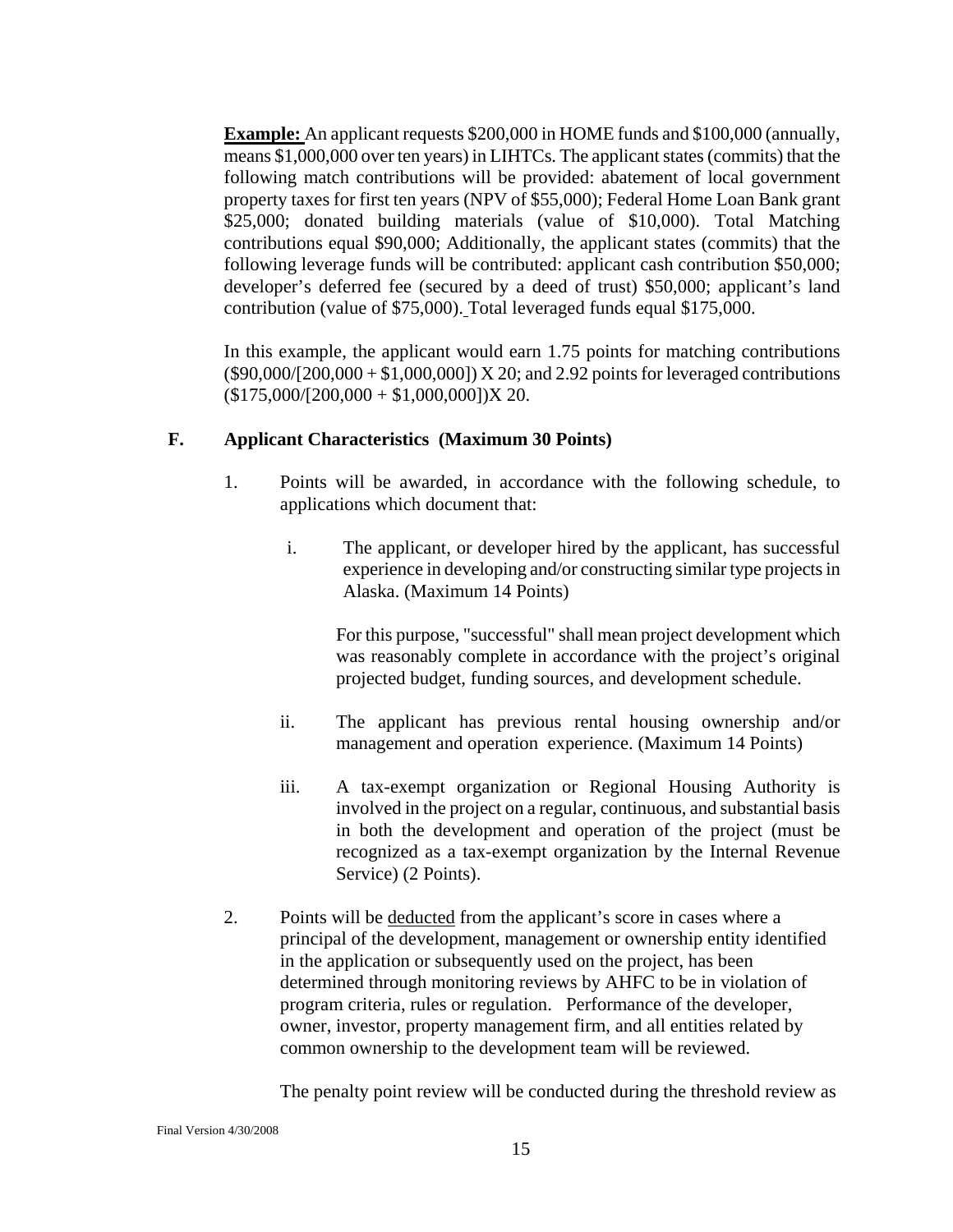part of the "pre-application" process. The procedure will be based on a review of all grant/loan programs of AHFC and the Low-Income Housing Tax Credit Program. An applicant may have the right to appeal this decision under 15 AAC 151.830 and 15 AAC 150.220.

AHFC retains the right to amend the point penalties based on extenuating circumstances due to natural disasters, events outside the control of the sponsor/owner, or based on the best interests of AHFC or the management of these programs. For the purpose of subtracting points under this criteria, the following schedule will be used:

- i: Issuance of an IRS Form 8823 or audit findings on grant programs which are older than 3 months and uncorrected by the time of the next application cycle or within the time period allowed by AHFC.
	- a) Income qualification and/or rent calculations 3 points per occurrence
	- b) Other violation of other federal or state occupancy rules 3 points per occurrence
	- c) Health and Safety issues (based on UPCS) point deduction per instance:

| Level 1 | $\overline{\phantom{a}}$ |  |
|---------|--------------------------|--|
| Level 2 | $\sim$                   |  |
| Level 3 | $\overline{\phantom{a}}$ |  |

Extension of the 3 month cure period may be given for extenuating circumstances.

ii: AHFC mortgage loan performance in previous 12 months

 Up to 20 points will be subtracted based on the negative performance of any principal, to the application, as a borrower under an AHFC mortgage loan program.

iii. Late Progress Reports during performance period of grant

Progress reports (quarterly or otherwise) submitted more than 15 days after due date, without AHFC approval will result in a point reduction as follows:

| $\overline{\phantom{0}}$ | 2 late reports | $\overline{\phantom{0}}$ | 1 point             |
|--------------------------|----------------|--------------------------|---------------------|
| $\overline{\phantom{0}}$ | more than 2    | $\overline{\phantom{0}}$ | 1 point each report |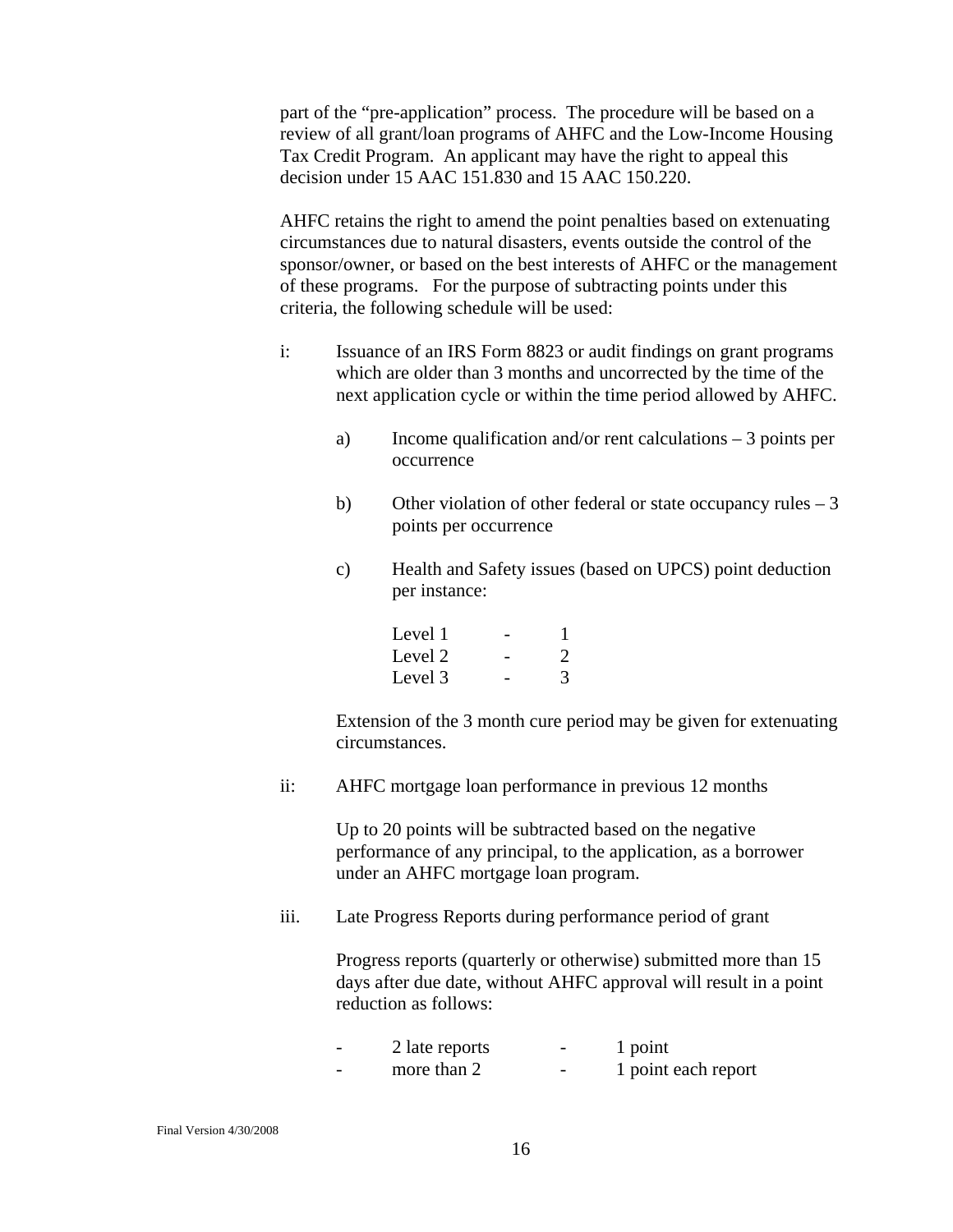iv. Unapproved (by AHFC), and uncorrected changes in the design or scope of the development project from the original application scope will result in a 3 point per instance point reduction.

#### <span id="page-16-0"></span>**G. Need for the Proposed Project in the Local Area (Maximum 10 Points)**

A maximum of 10 points may be awarded to applications based on the applicant's documentation supporting the demand and need for the proposed type of rental housing in the subject's area. Documentation must support the demand and need for the type of units which are proposed, i.e., restricted income and market units, unit bedroom sizes, rent affordability, etc.

- 1. Community Support for the project as evidenced by written letters of support from the local government, community council(s), and non-profit organizations located in the project area whose clients will likely benefit from the project. (Maximum 5 Points)
- 2. Number of Similar Properties Located in the Area. For this criteria, "similar" is defined as rental housing sharing the same or virtually the same project characteristics, i.e., senior independent housing, senior assisted living, transitional housing for homeless persons, special needs housing for mentally or physically challenged persons, or standard rental housing restricted to low income families. "Area" is defined as local government jurisdiction in which the project is proposed. (Maximum 5 Points)

Points will be assigned as follows:

| No other similar projects in the immediate area:      | 5 Points |
|-------------------------------------------------------|----------|
| Two or fewer similar projects in the immediate area:  | 1 Point  |
| More than two similar projects in the immediate area: | 0 Points |

#### **H. Project Characteristics (Maximum 70 Points)**

Points will be awarded to applications that exhibit certain desired characteristics in accordance with the following:

#### **1. Number of Units Equipped for Persons with Physical Disabilities**

Number of units which are equipped in **excess** of the minimum number required by federal fair housing law, state or local law, or specific program requirements. Applicants must explain the difference between what is required and what is proposed. **(Maximum 10 Points)**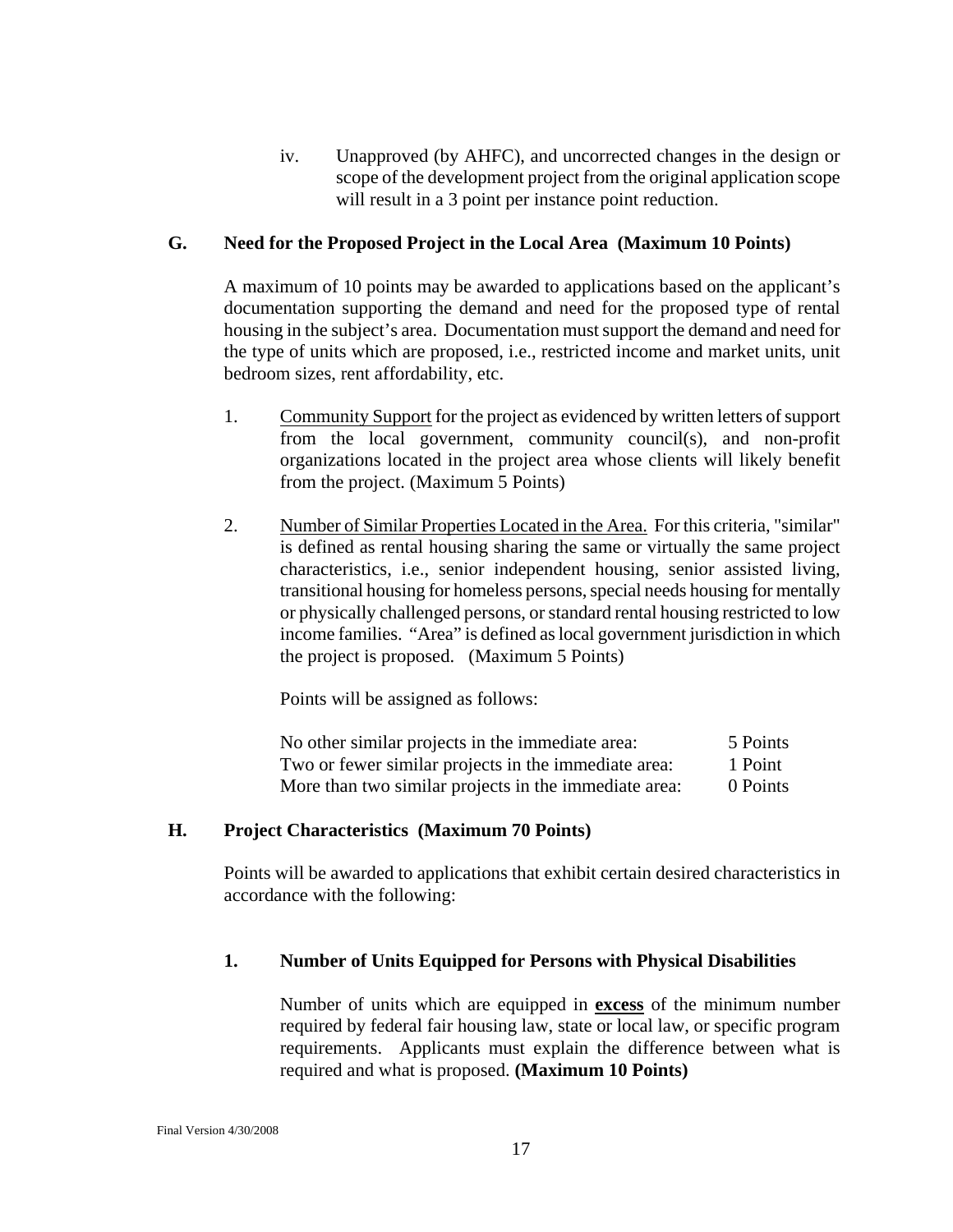#### <span id="page-17-0"></span>Calculation Method:

(Number of additional equipped units/[total number of project units minimum required number of equipped units]) X 10

 To receive points in this criteria, the units must be constructed or rehabilitated to the applicable standard required by the specific program under which funds are requested, i.e., Fair Housing Act (all programs); Section 504 requirements (HOME), or if specific program requirements do not apply, to the standard established in the Americans with Disabilities Act (all common areas).

**Example:** A 10-unit project which was required to have 2 equipped units as a result of program requirements, but which committed an additional 3 units to equipped standards, would receive 3.75 points  $(3/(10-2) X 10)$ . 10 points would be earned if all 8 additional units were adapted to the standards (8/(10- 2) X 10).

**"Equipped" means** all the requirements of an accessible unit have been satisfied plus the unit is equipped with grab bars, roll-under counters, bathrooms with roll-in or seated shower stalls or tubs, and other applicable equipment for persons with hearing or vision disabilities. In addition, if funded with HOME funds, projects must also meet any additional requirements under **Section 504 of the Rehabilitation Act of 1973**.

All projects must meet the requirements of the following laws:

- a. Americans with Disabilities Act
- b. U.S. Fair Housing Amendments Act of 1989
- c. Alaska Statute AS 18.80.240
- d. Local Government Ordinances

#### **2. Projects which Principally Serve Special Needs Populations (15 Points)**

For this purpose, "principally" shall mean projects in which no less than 50% of the project units are restricted to persons/families qualifying as a "special needs" person/family. Except in the case of housing for senior citizens which must be designated as "senior only" and meet one of the three exemptions for "seniors-only" housing in the U.S. Fair Housing Amendments Act of 1989.

A "Special Needs" person or family consists of one or more of the following: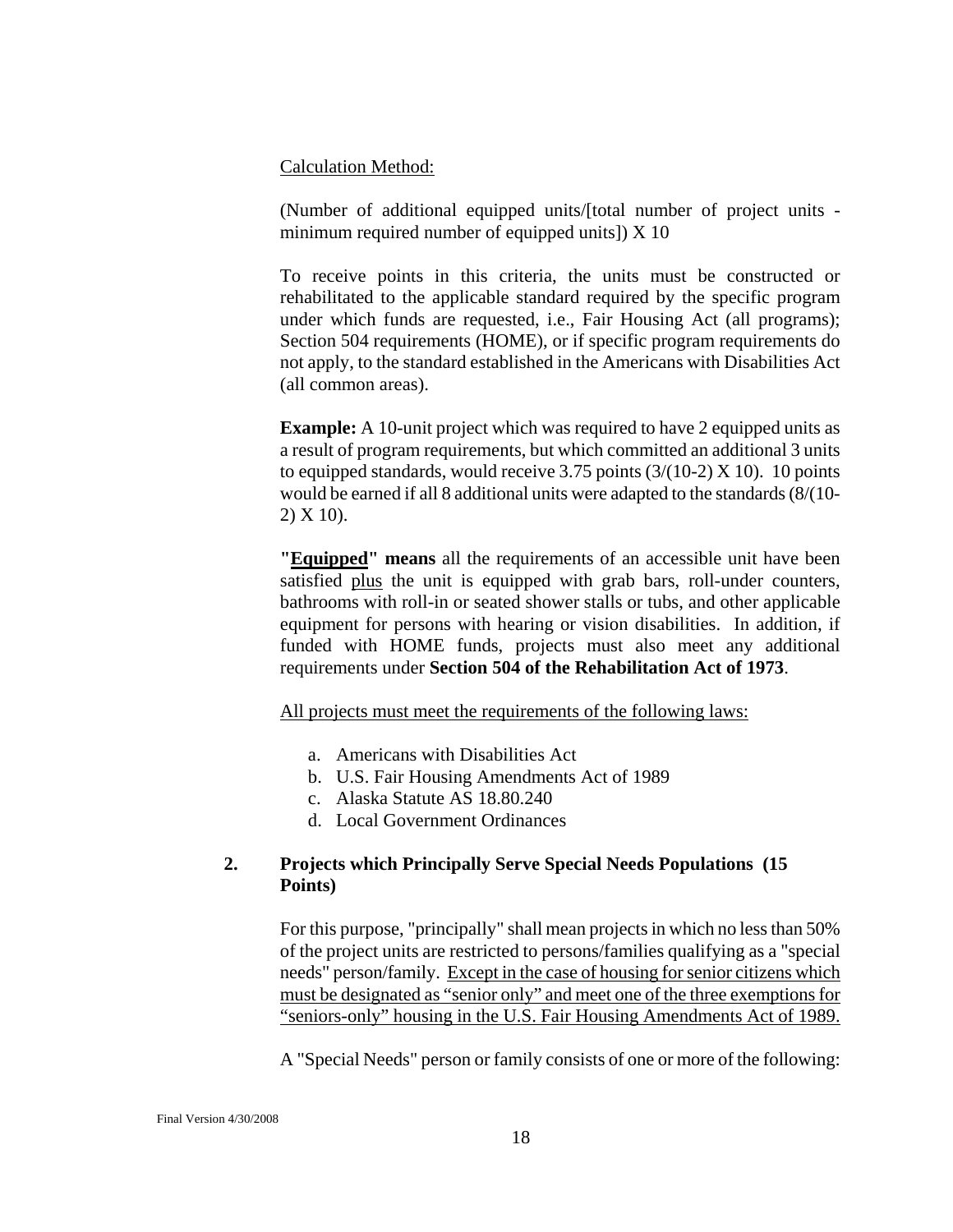- <span id="page-18-0"></span>i Senior citizens (must meet definition in Fair Housing Act Amendments of 1989);
- ii. Persons with a mental or physical disability;
- iii. Persons/families whose annual income does not exceed 30% of the area median income, as determined by HUD, adjusted for family size;
- iv. Homeless persons (may include persons "overcrowded" as defined by AHFC).

#### **3. Availability of Larger Units for Households with Children (Maximum 10 Points)**

Points will be awarded to applications based on the percentage of units in the project with three or more bedrooms, according to the following rating scale:

Percentage (%) of total Units with 3 or more bedrooms X 10 points.

**Example:** A 10-unit project in which 8 of the project's units contained three, four or five bedroom units and the remaining units were efficiencies or onebedroom units would receive 8 points (80% X 10 points).

#### **4. Rehabilitation Project (Maximum 10 points)**

Points will be awarded based on the hard construction cost per unit, according to the following schedule:

#### Hard Cost Per Unit Points Earned

#### **For acquisition with rehabilitation, or rehabilitation:**

| $$15,000 - 25,000$  |    |
|---------------------|----|
| $$25,001 - 35,000$  | 4  |
| $$35,001 - 45,000$  | 6  |
| $$45,001 - 50,000$  | 8  |
| $$50,001$ and above | 10 |

#### **5. Use of Existing Housing as Part of a Community Revitalization Plan (5 Points)**

If a proposed project for acquisition and rehabilitation or rehabilitation-only, is considered to be part of a local community revitalization plan, then five (5) points will be awarded (see definition of "community revitalization plan").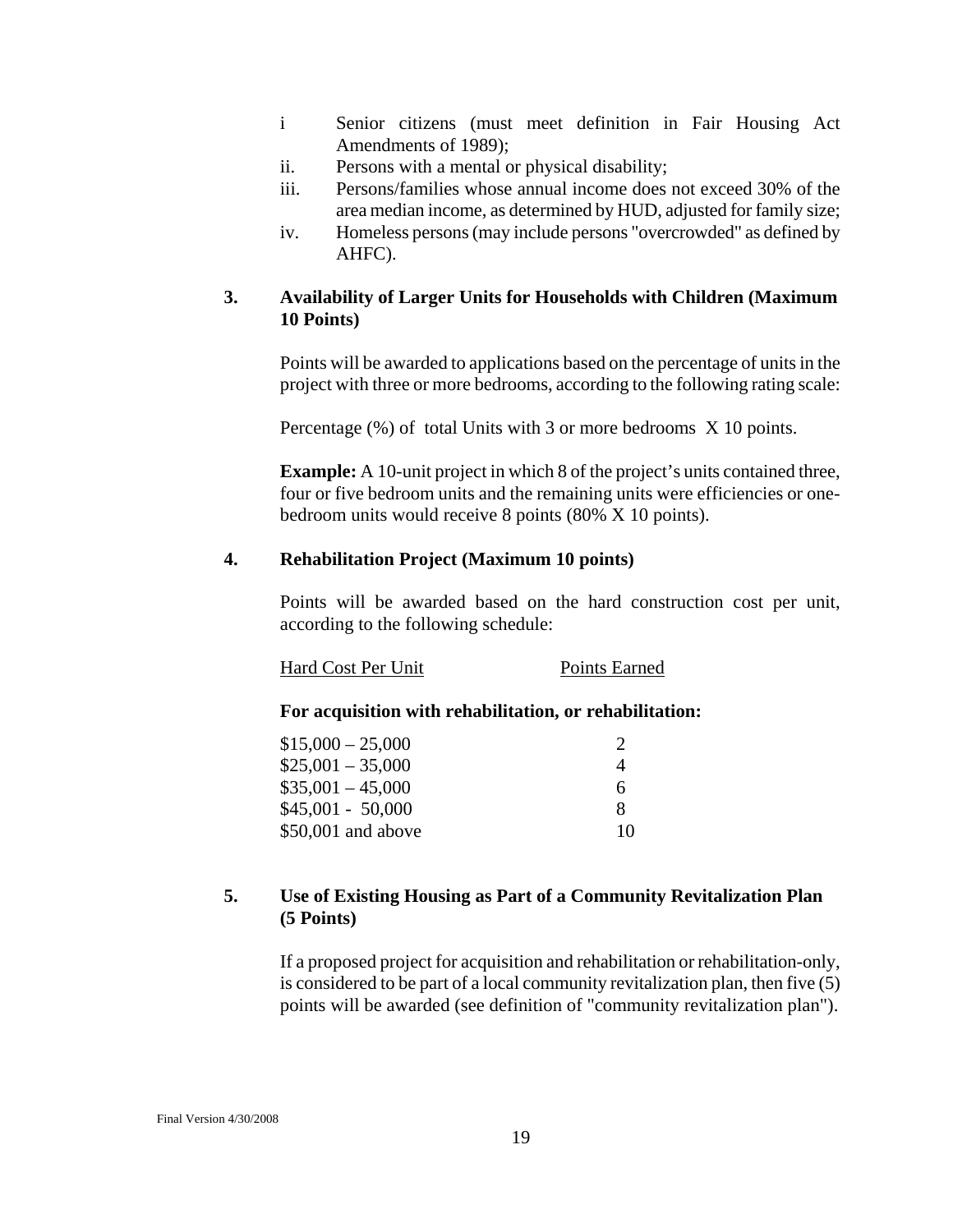#### <span id="page-19-0"></span> **6. Projects Intended for Eventual Tenant Ownership (5 Points)**

For any project that is designed and operated so that the units will be eventually sold to the tenants, five (5) points will be awarded. In order to receive points in this category, applicants must provide documentation showing a comprehensive plan for tenant home ownership counseling which includes maintenance techniques for the home. In addition, the sponsor will agree to place resale restrictions on the units, as determined to be appropriate by AHFC.

# **7. Project Design (Maximum 10 points)**

Up to ten (10) points may be awarded to applications for the appropriateness of the project's design for the intended tenant population (i.e. families with children, special needs, transitional housing, etc.). At a minimum, the project's design must be consistent with the following three guidelines:

- 1. No T1-ll, board and batten, or similar type of wood siding may be used on any exterior wall surfaces.
- 2. All projects targeting families must have a recreation area on-site for children which is designed and equipped with age appropriate equipment.
- 3. All projects must meet the State thermal energy standard (BEES) which includes recording a PUR 101.

A minimum of three of the project's features must be considered "unique" before more than 50% of the points can be given in the Project Design category.

Unique features may include but are not limited to, the following:

- a. Units with large square footage;
- b. common areas features including recreation areas, community rooms, computer labs, and/or space for other space for other tenant services,. etc.;
- c. layout of buildings on the site in a manner that contributes to the concepts of defensible space, less density and retention of natural vegetation;
- d. development of tenant storage facilities
- e. energy efficient design that will exceed the State of Alaska Building Energy Efficiency Standard, will require engineer certification that project exceeds standard;
- f. service enriched housing which incorporate substantive social services which are appropriate to the tenant population, on an ongoing basis;
- g. projects which provide a long-term commitment to incorporate rental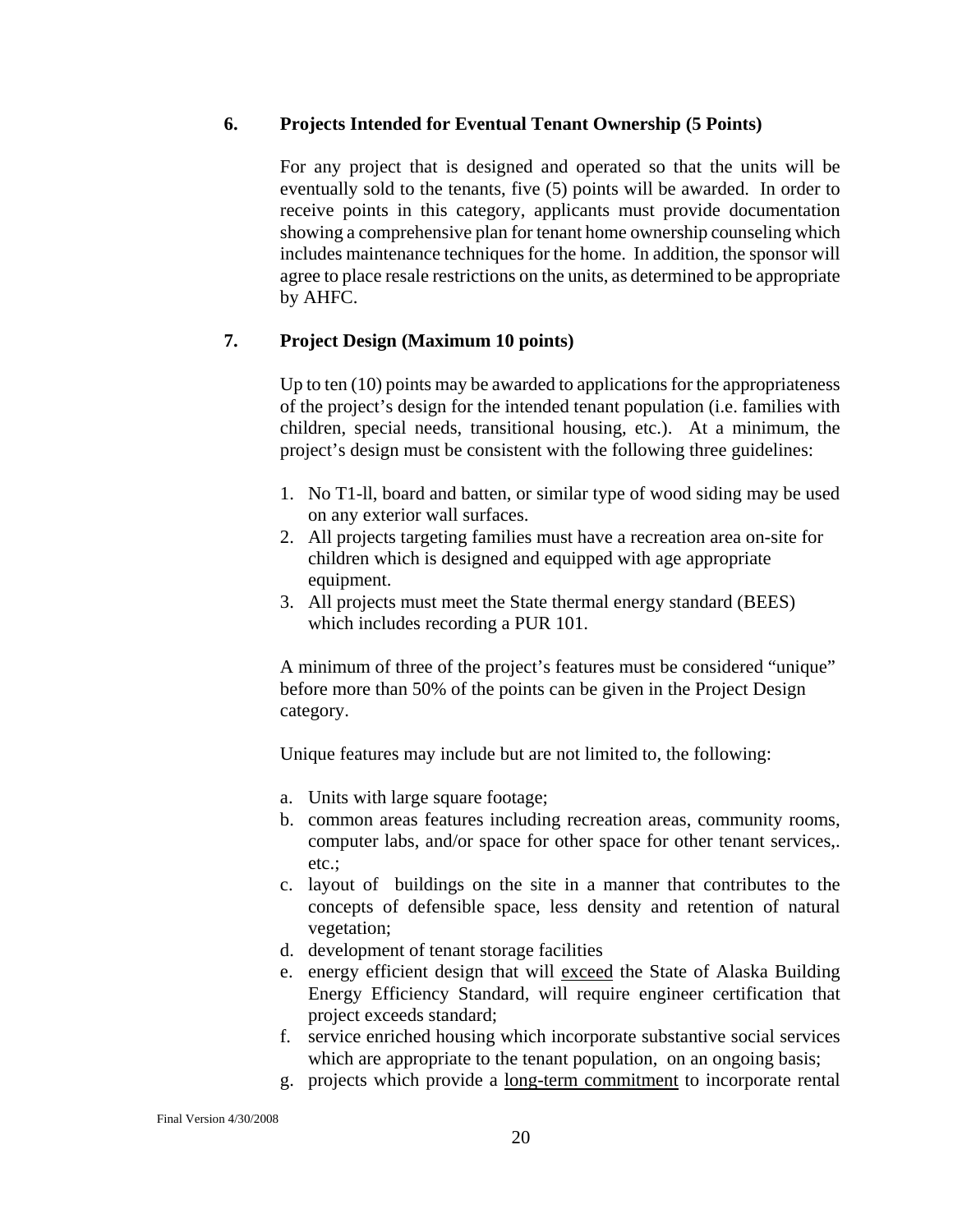<span id="page-20-0"></span>assistance subsidies to low income tenants. For instance, subsidies available through the Rural Development Loan Program, or through tribally designated entities use of Native American Housing Assistance and Self Determination Act (NAHASDA) funds.

- h. Project design that meets the definition of "universal design" as defined on the Center for Universal Designs' housing checklist (available from AHFC).
- i. High speed Internet access provided at no charge to the tenants of the project.

# **8. Preference in Occupancy for Homeless Families (Maximum 5 points)**

Five (5) points will be awarded to any applicant that commits to giving a preference to homeless families (including single individuals) in the tenant selection process for a GOAL funded project. "Homeless" is defined in the Definitions section of this Plan.

#### **I. Project Location (15 Points)**

Fifteen points will be awarded to applications in which the project will be located in a rural area. A rural area is defined as a community with a population of 6,500 or less that is not connected by road or rail to Anchorage or Fairbanks, or with a population of 1,600 or less that is connected by road or rail to Anchorage or Fairbanks and at least fifty (50) statute miles outside of Anchorage or twenty-five (25) statute miles outside of Fairbanks. In this definition, "connected by road" does not include a connection by the Alaska Marine Highway System, or access through a foreign country.

# **J. Public Housing Waiting Lists (4 Points)**

Four (4) points will be awarded to applications that contain a **written commitment** to give priority to households on waiting lists for subsidized housing. A commitment means establishing gross rents below the "Fair Market Rent" limits established by the U.S. Department of Housing and Urban Development **AND** establishing a referral relationship with the local office of AHFC and the local Indian Housing Authority. Applicants must describe how a referral relationship will be achieved.

In accordance with federal law, LIHTC and HOME funded projects may not refuse to lease to a holder of a certificate of family participation under the Section 8 Existing Voucher Program (Housing Choice Voucher) or to a holder of a comparable document evidencing participation in a HOME tenant-based assistance program because of the status of the prospective tenant as a holder of such certificate, voucher, or comparable HOME tenant-based assistance document.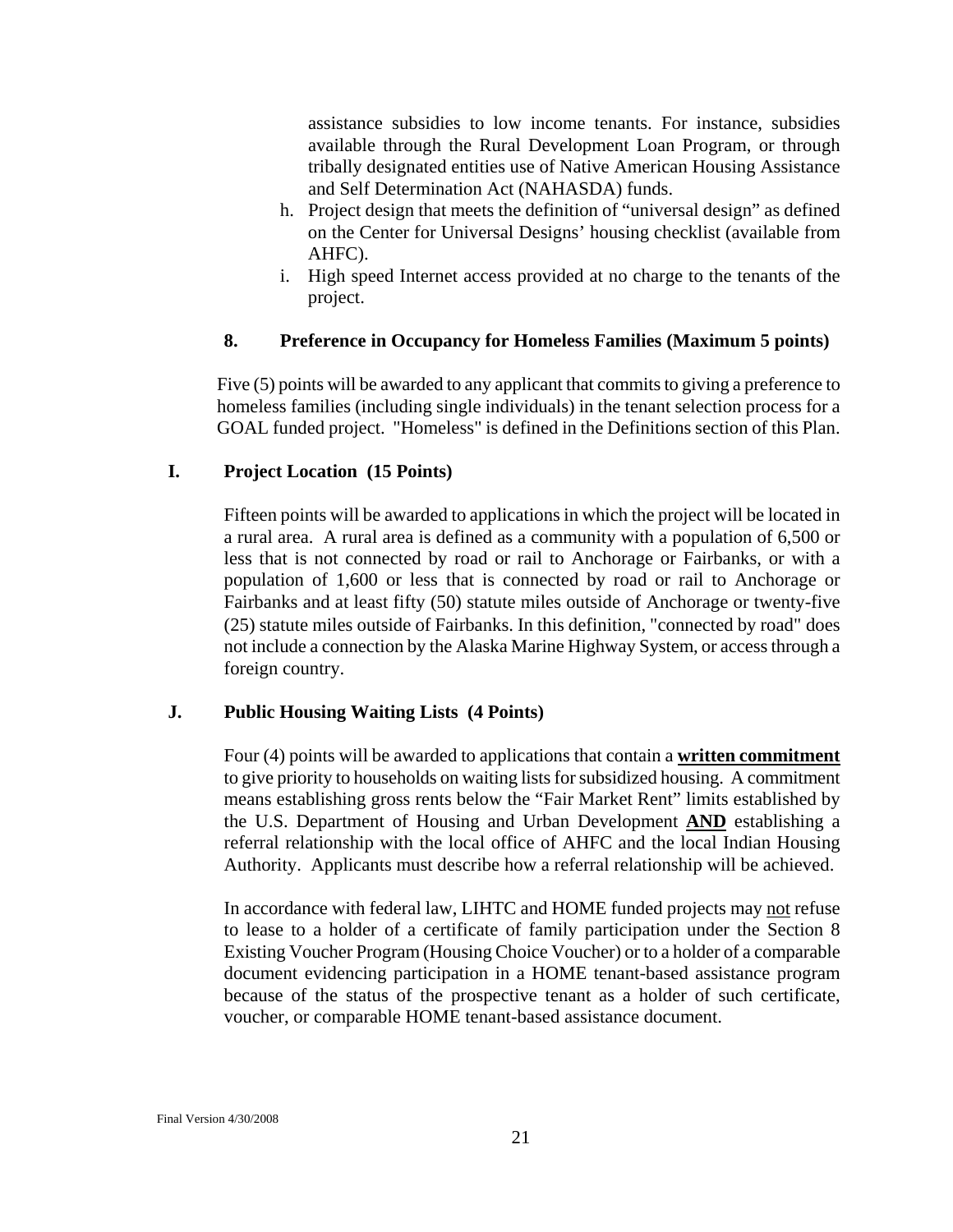#### <span id="page-21-0"></span>**K. Job Training Program (Maximum 10 Points)**

Up to 10 points may be awarded to an applicant committing to operate a job-training program, targeting low- and moderate-income families, during the construction of the project. The trainees must be prepared for meaningful employment opportunities after the program is completed. Apprenticeship training in a recognized trade union is one example. If an applicant receives points in this category (even if less than 10 points), but fails to implement the training program, AHFC may recapture any reservation or funding commitment made from GOAL program funds.

Applicants must provide letters of financial commitment for program operation, and signed memorandums of agreement between the project owner, the contractor, the training organization, and any other parties involved. **No points** will be awarded under this category without firm written commitments, and a detailed summary of the program which specifies the goals and objectives for the program, the number of training positions, the target group of people, how the program will be funded, the skills learned by the trainees, the duration of the training and what future employment opportunities will be available to trainees.

# **IX. PROJECT CHANGES AND NON-COMPLIANCE WITH RATING CRITERIA AFTER AWARD**

- A. AHFC will not approve any project changes pertaining to rating criteria that would modify the order in which applications were ranked during the rating process. For requested changes which would not affect the ranking order, AHFC will consider such changes only if there is substantive reason(s), in AHFC's opinion, to believe that in not approving the change, the financial feasibility of the project will be compromised.
- B. All project characteristics proposed by the applicant become part of the extended use agreement (LIHTC program) or deed restriction (HOME & SCHDF programs) which are recorded on a funded project. Failure to meet any of these requirements which are incorporated in to the extended use agreement or deed restriction is a considered a violation of this award plan (Qualified Allocation Plan for LIHTC). Such violations are considered reportable to the Internal Revenue Service (LIHTC program) as non-compliance, or in the case of HOME & SCHDF program funds (and not corrected in a timely manner), are events which may cause AHFC to demand repayment of the HOME and/or SCHDF program funds.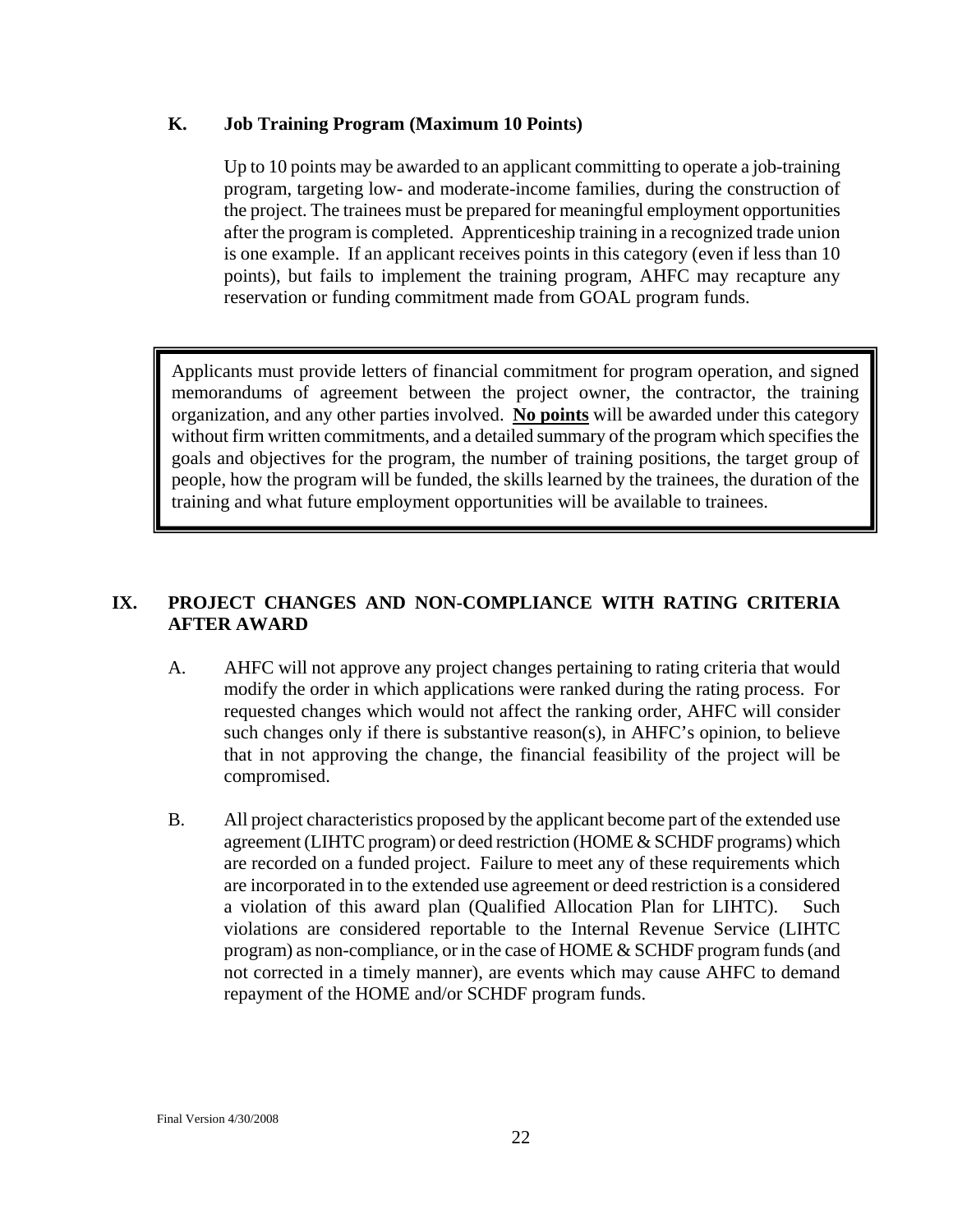| <b>Evaluation Criteria</b> |                                                                                                                                                                                                                                                                                                                                                                                                                                      | <b>Maximum Points</b> |
|----------------------------|--------------------------------------------------------------------------------------------------------------------------------------------------------------------------------------------------------------------------------------------------------------------------------------------------------------------------------------------------------------------------------------------------------------------------------------|-----------------------|
| А.                         | Project Serves The Lowest Income Tenants                                                                                                                                                                                                                                                                                                                                                                                             | 20                    |
| <b>B.</b>                  | Extended Low-Income Project Use                                                                                                                                                                                                                                                                                                                                                                                                      | 10                    |
| C.                         | Community Revitalization Projects Located in a<br><b>Qualified Census Tract</b>                                                                                                                                                                                                                                                                                                                                                      | 5                     |
| D.                         | Supporting Development and Operation Data                                                                                                                                                                                                                                                                                                                                                                                            | 35                    |
| Ε.                         | Project Leveraging and "Matching" Contributions                                                                                                                                                                                                                                                                                                                                                                                      | 20                    |
| F.                         | Applicant Characteristics                                                                                                                                                                                                                                                                                                                                                                                                            | 30                    |
| G.                         | Need for the Project in the Local Area                                                                                                                                                                                                                                                                                                                                                                                               | 10                    |
| H.                         | Project Characteristics:<br>Number of equipped units for persons with disabilities (10)<br>1.<br>Serving Special Needs Populations (15)<br>2.<br>Availability of Larger Units for Households with Children (10)<br>3.<br>Tenant Ownership (5)<br>4.<br>Use of Existing Housing as Part of Community Revitalization Plan (5)<br>5.<br>Rehabilitation Project (10)<br>6.<br>Project Design (10)<br>7.<br>Homeless Preference (5)<br>8. | 70                    |
| I.                         | Project Location                                                                                                                                                                                                                                                                                                                                                                                                                     | 15                    |
| J.                         | Public Housing Waiting List Preference                                                                                                                                                                                                                                                                                                                                                                                               | 4                     |
| K.                         | Job Training Program                                                                                                                                                                                                                                                                                                                                                                                                                 | 10                    |
|                            | <b>TOTAL POINTS POSSIBLE</b>                                                                                                                                                                                                                                                                                                                                                                                                         | 229                   |

#### <span id="page-22-0"></span>**X. RATING AND RANKING CRITERIA SUMMARY**

Projects that do not receive a minimum of one third (1/3) of the total possible points and at least 50% of the points available in criteria "D", based on the ranking by the review committee, will not be considered for funding under any of the programs covered by this rating and award plan. The projects may be re-submitted for review in subsequent funding rounds.

# **XI. PROJECT COST AND FUNDING LIMITATIONS**

The following cost limitations shall apply in determining a project's eligible basis, and the resulting amount of GOAL program funds that may be awarded. These cost limits shall not be exceeded unless substantive evidence, acceptable to AHFC, is supplied by the applicant to justify higher cost limitations.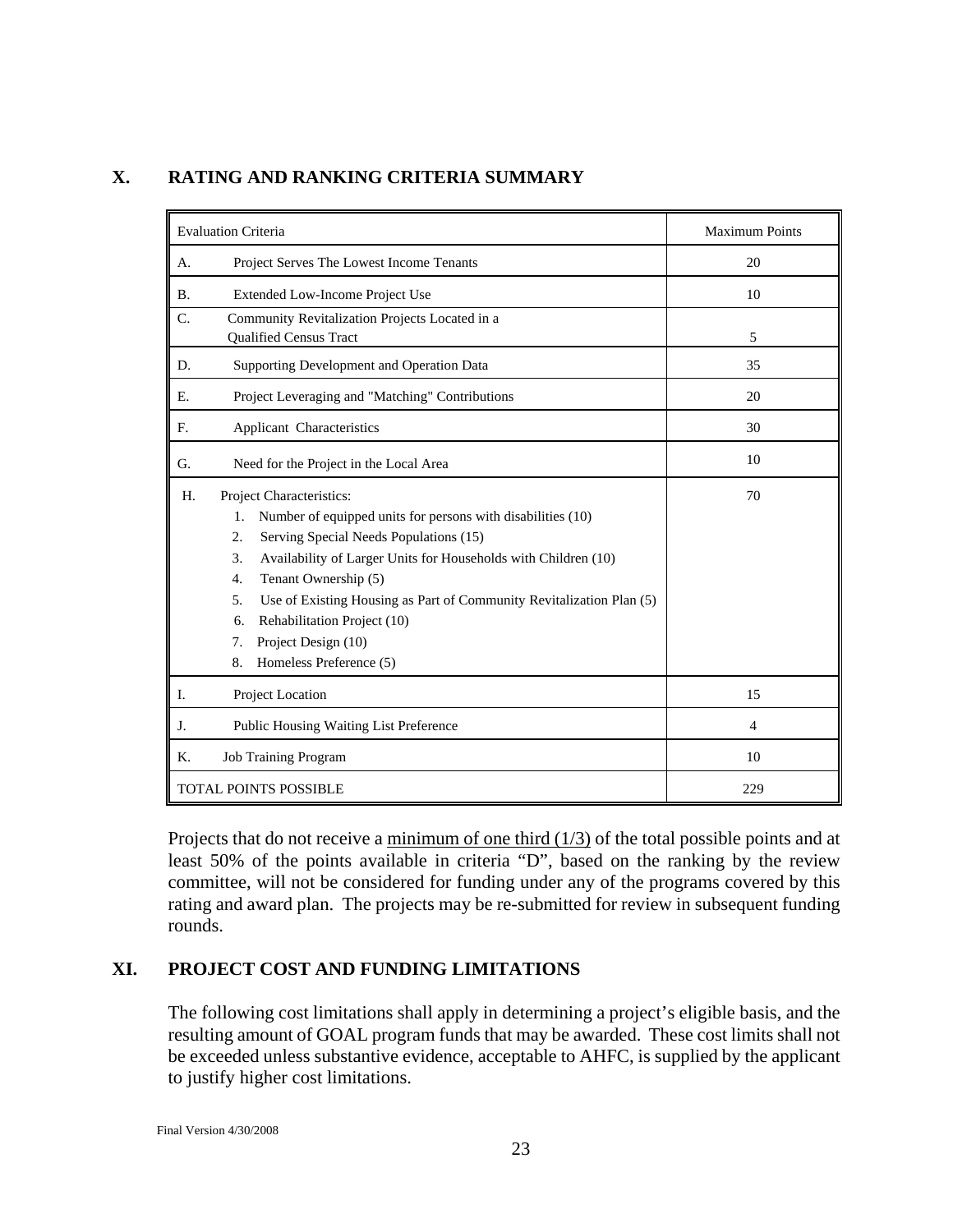<span id="page-23-0"></span>A. Total Development Costs Limits (HUD 221(d)(3 and 4) Limits for Alaska):

The total development cost (total project cost minus cost of land) per unit will not exceed the HUD 221 (d)(3) mortgage limits by bedroom size unless substantive evidence (in AHFC's sole opinion) is presented to justify allowing an exception. Please consult the AHFC website [www.ahfc.state.ak.us](http://www.ahfc.state.ak.us/) ("download" section) for the most recent HUD 221 (d)(3) limits.

B. Developer/General Contractor Fees and Costs:

The maximum gross developer and contractor fee/overhead charged to the development may not exceed the amounts specified in the following table. Where an identity of interest exists between the developer, contractor, consultants or any other party to the development, the maximum developer and/or contractor fee may be further reduced to an amount determined to be appropriate by AHFC. AHFC may also may reduce any fee that, in AHFC's opinion is higher than is justified for the project. Exceptions will be considered only if significant evidence is provided which suggests that the project is of a nature that warrants such higher fees.

| Development Type                                                    | Maximum Gross Developer<br>Fee/Overhead* | <b>Maximum Gross</b><br>Contractor Fee/<br>Overhead** | General<br>Requirements<br>$***$    |
|---------------------------------------------------------------------|------------------------------------------|-------------------------------------------------------|-------------------------------------|
| New Construction                                                    | 15%                                      | 10%                                                   | 10%                                 |
| Acquisition with<br>Rehabilitation or<br><b>Rehabilitation Only</b> | $15\%$ of<br>Rehabilitation<br>Cost      | $10\%$ of<br>Rehabilitation<br>Cost                   | $10\%$ of<br>Rehabilitation<br>Cost |
| <b>Acquisition Only</b><br>(HOME & SCHDF<br>Programs only)          | $5%$ of<br>Acquisition<br>Cost           | 0%                                                    | $0\%$                               |

\*The maximum fee/overhead must be calculated against the total development cost of the project, net any payments to the developer or related parties. \*\* The maximum fee/overhead and general requirements is calculated against total construction cost.

Please refer to the program policy and procedures guide for the definitions of general requirements, and builder/contractor profit and overhead.

# C. Consultant Fees and Cost of Intermediaries

All payments made to consultants or other intermediaries who are performing tasks normally performed by a developer, are considered development overhead charges and must be included in the maximum 15% allowable for the developer fee and overhead.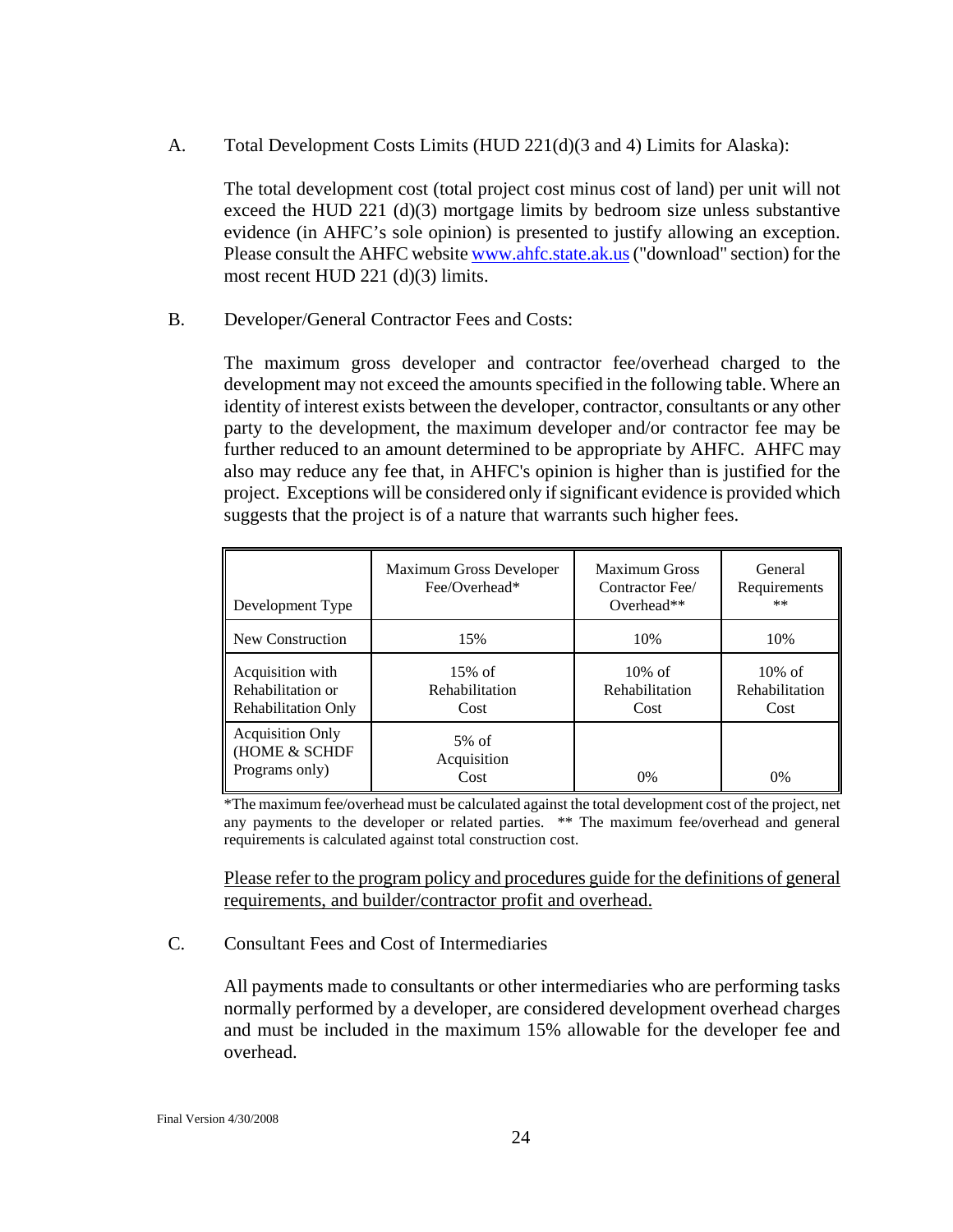#### <span id="page-24-0"></span>D. Operating Reserves

Operating reserves that are funded with proceeds from the GOAL program are limited to an amount up to one year of the projects' total operating expenses, not including replacement reserves. This limitation may be waived at AHFC's discretion if it is considered to be in the best interests of the project or the GOAL program.

#### E. Replacement Reserves

 All projects funded with GOAL funds will be required to maintain a minimum of \$300 per unit/per year replacement reserves for capital expenses (roof repair, boiler replacement, etc.). The replacement reserve account must be jointly controlled by the project owner and AHFC or some other secondary lender. This requirement will be subordinate to any terms or conditions placed on loan or grant financing associated with the project.

F. HOME Rental Development Funds

 To receive HOME rental development funds, a minimum of 40% of the residential rental units in the development must be set-aside for families at or below 50% of the median income, adjusted for family size.

G. Limitations on SCHDF Project Funding

 For grant requests over \$500,000, the underwriting analysis performed by AHFC for determining the recommended amount of senior housing grant funds will be based on analysis of the debt carrying capacity of the project. AHFC will use the underwriting criteria for its multi-family loan program to determine the potential amount of debt the project could support. Project income will be estimated by using the HUD established Fair Market Rent for the geographic location. The maximum SCHDF award will be the difference between the estimated debt capacity (loan amount) and total development costs*.* 

H. Minimum Rehabilitation Costs

Under the LIHTC program, there is a minimum rehabilitation cost. The rehabilitation costs must be the greater of \$15,000 per unit or 10% of the "adjusted basis" of the building and must consist of work items that are more than just cosmetic in nature and include only physical items. Soft costs and financing costs may not be used to calculate the minimum rehabilitation cost.

I. Limit on LIHTC Allocations

The amount of credit that one project may receive is limited to an amount that produces tax credit proceeds up to 50% of the total development cost of the project.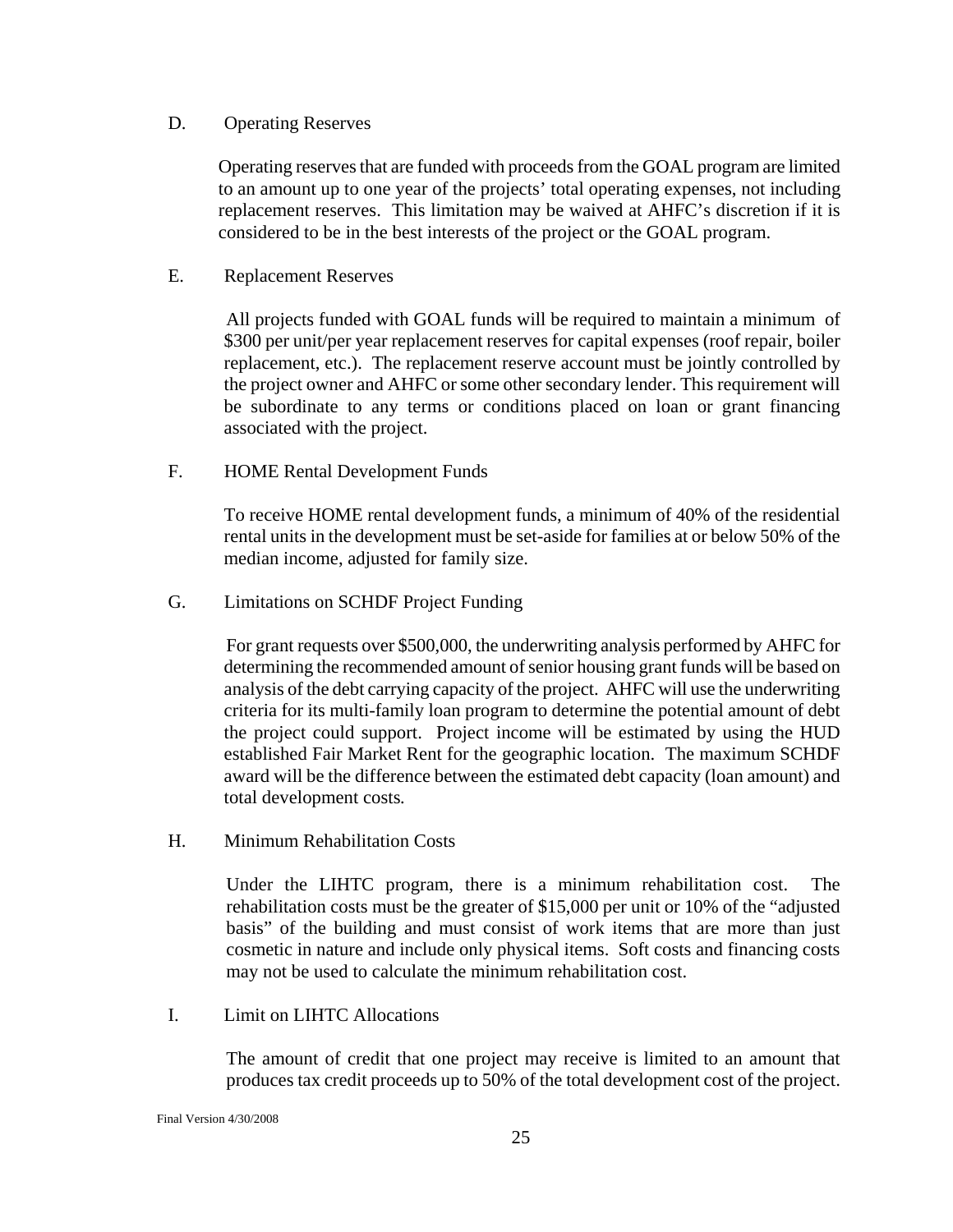<span id="page-25-0"></span>This limit applies at the time of application. If credit proceeds are increased as the result of a higher than estimated credit price, those extra proceeds are not bound by this limit.

Exceptions to this limit are:

- 1. If the project has more than 50% of the units targeted towards populations with special housing needs, as defined in this document.
- 2. If the project is 100% set-aside for senior citizens households as defined under the U.S. Fair Housing Act or AHFC statutes and regulations.
- 3. If the project remains in compliance with the LIHTC program for 30 years and the owner waives the right of resale under Section 42 (h)(4)(II). In the case of projects intended for eventual tenant ownership, the period of affordability after year 15 will be maintained through a resale agreement after the exercising the tenant's first right of refusal to acquire a unit under Section  $42(i)(7)$ .

# **XII. ALLOCATION OF TAX CREDITS TO PROJECTS FINANCED WITH TAX-EXEMPT BONDS EXCEEDING 50% OF TOTAL PROJECT COSTS**

Applicants may apply to AHFC for LIHTCs that are obtained automatically with the use of tax-exempt bond financing on a project. To be eligible for these "non-competitive" credits, more than 50% of the project costs must be financed with bonds that are exempt from taxes under the IRS Code (tax-exempt bond issue). The bonds must be issued subject to Alaska's private activity bond volume cap. Additionally, the project must be considered eligible for LIHTCs under Alaska's Qualified Allocation Plan (Rating and Award Criteria), including the minimum threshold requirements and points criteria.

All requirements of the competitive tax credit program pertain to the non-competitive program, including all application, processing and monitoring fees and the requirements regarding feasibility and viability.

# **XIII. COMPLIANCE MONITORING FOR SCHDF AND HOME**

The SCHDF and HOME program have separate monitoring requirements that are not required under IRS statutes to be incorporated into this allocation plan. The compliance requirements for these programs are detailed in the policy and procedures manual for the GOAL program and in a compliance manual available from AHFC.

# **XIV. COMPLIANCE MONITORING PLAN FOR LIHTC PROJECTS**

(a)(1)(A) **Monitoring Authority** - All projects -placed in service- since the 1986 enactment of the Low-Income Housing Tax Credit Program, are subject to monitoring for compliance with the rules and regulations of 26 U.S.C. Section 42.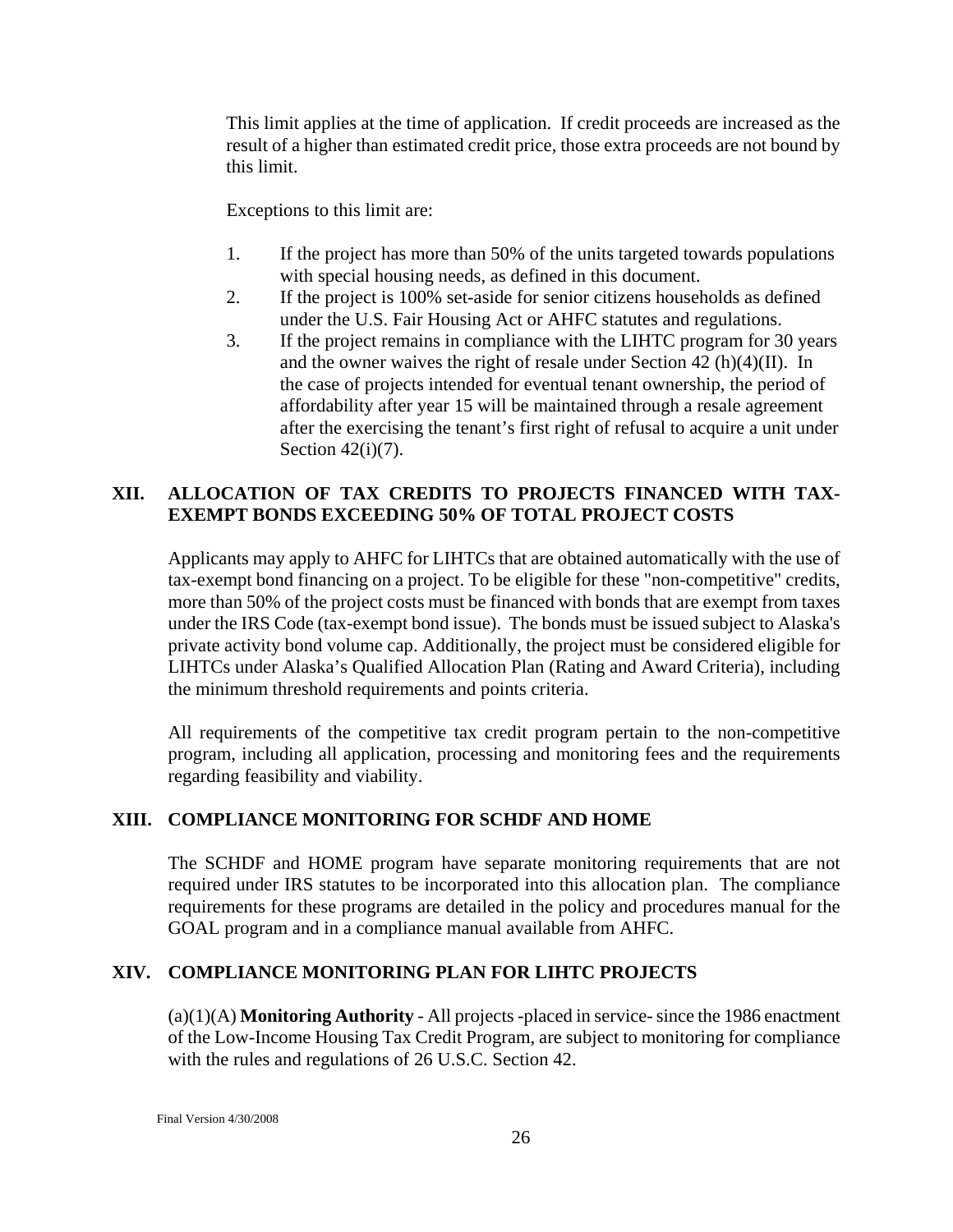(B) Compliance monitoring of all tax credit projects will be conducted by the AHFC, in accordance with the procedures outlined below. The Corporation's obligation to monitor for compliance with the requirements of Section 42 does not make the Corporation liable for an owner's noncompliance.

(C) The areas to be reviewed for compliance shall include, but are not limited to:

- i. Tenant income qualifications, calculations and appropriate supporting documentation.
- ii. Gross rent payments and any components of the gross rent figure (including utility allowances, optional and non-optional charges).
- iii. The project rental history of the low-income and market rate units.
- iv. Certifications made by the Owner during the application process regarding project design and other building characteristics (e.g. accessibility for people with disabilities, use of non-residential space, etc.) that are part of the restrictive covenant recorded on the property.
- vi. The annual amount of eligible basis, the applicable fraction claimed for the property and compliance with habitability standards.
- vii. Affirmative marketing efforts
- viii. Fair housing compliance
- ix. Occupancy rules contained in Section 42
- x. Building code violation reports

(b)(1) **Record Keeping** - The owner of a project receiving a credit allocation shall maintain project records (A - R, below) for six years past the due date (with extensions) for filing the federal income tax return for that year. **The records for the first year of the credit period must be retained for at least six years beyond the due date (with extensions) for filing the federal income tax return for the last year of the compliance period of the building.**

The records must include, but are not limited to, the following:

- (A) the total number of residential rental units in the project (including the number of bedrooms and square footage of each residential rental unit);
- (B) the percentage of residential rental units in the building that are low-income units;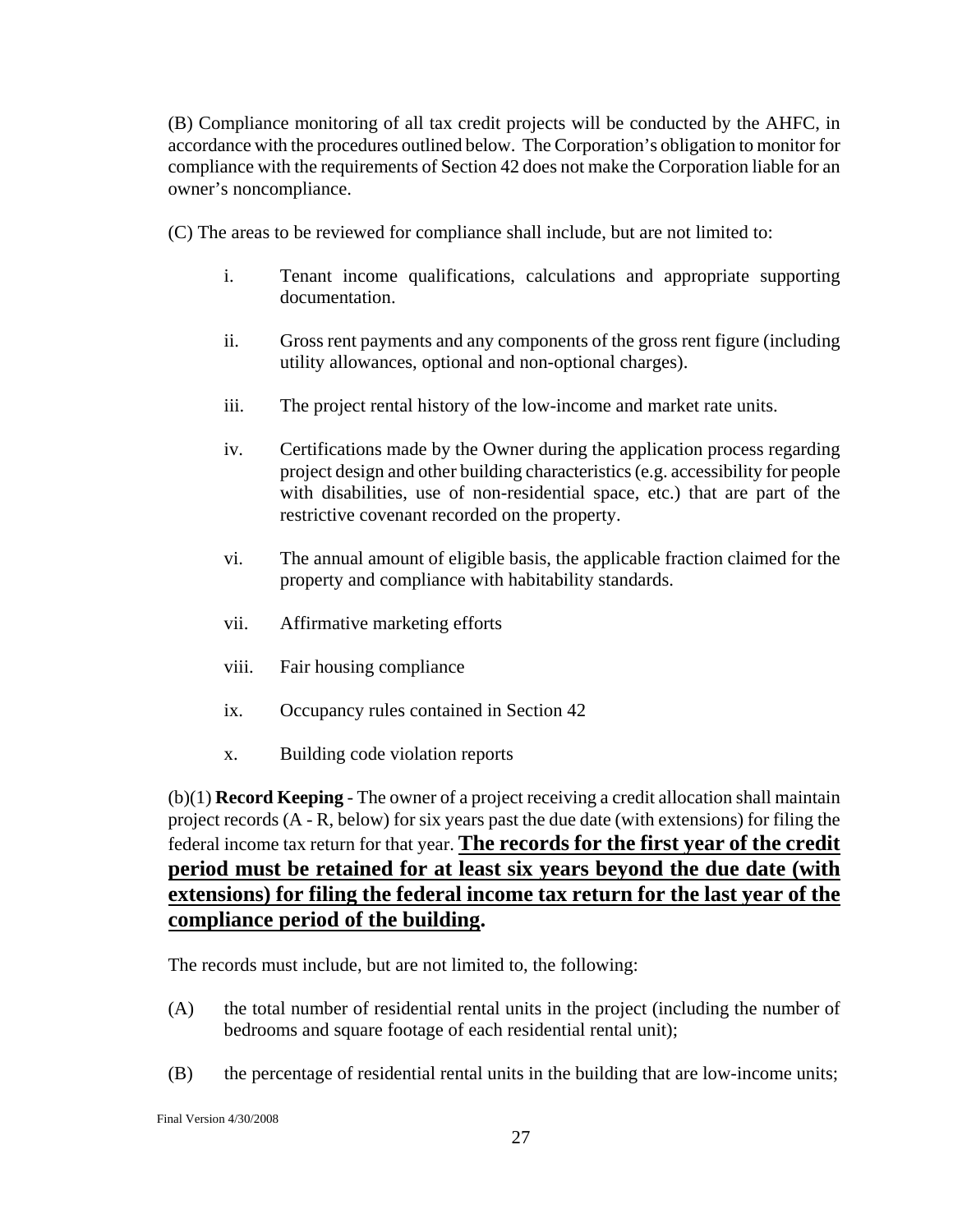- (C) the rent charged on each unit in the project, including the utility allowance amount used and the method of calculation;
- (D) the project rental history of all units and information that shows when and to whom the next available units were rented;
- (E) annual income certifications for each low-income tenant and sufficient documentation to prove that annual income was calculated in a manner consistent with the requirements of Section 8 of the U.S. Housing Act of 1937;
- $(F)$  the character and use of the non-residential portion of the building(s) within the project (common areas, etc.) if included in eligible basis;
- (G) the number of occupants in each low-income unit;
- (H) the eligible basis and qualified basis of the building at the end of the first year of the credit period; and if in the following years the project has received additional federal funds reducing the eligible basis of the building(s);
- (I) evidence that supports any of the project characteristics the Owner may have certified to, in his/her application for tax credits, to receive points in the ranking process;
- (J) evidence supporting that the project Affirmative Marketing efforts are on going and directed towards the correct tenant population;
- (K) evidence supporting that the project complies with the Fair Housing Act and does not discriminate in the provision of housing;
- (L) evidence that the project has in place procedures to ensure compliance with the occupancy rules regarding full time students under the LIHTC program; and
- (M) documentation detailing all building code violations and corrections noted within the prior 12-month period of time.
- (N) Reserve Funds and any expenditures allowed under the reserve requirements.
- (O) Annual accounting of Property Tenant Unit Vacancies
- (P) Optional and Non-optional Charges to tenants.
- (Q) Household demographic characteristics (HUD Form # 40097 or similar).
- (R) Other Documents and data as required.
- *(2)* **Corporation Record Retention** The Corporation must retain the records and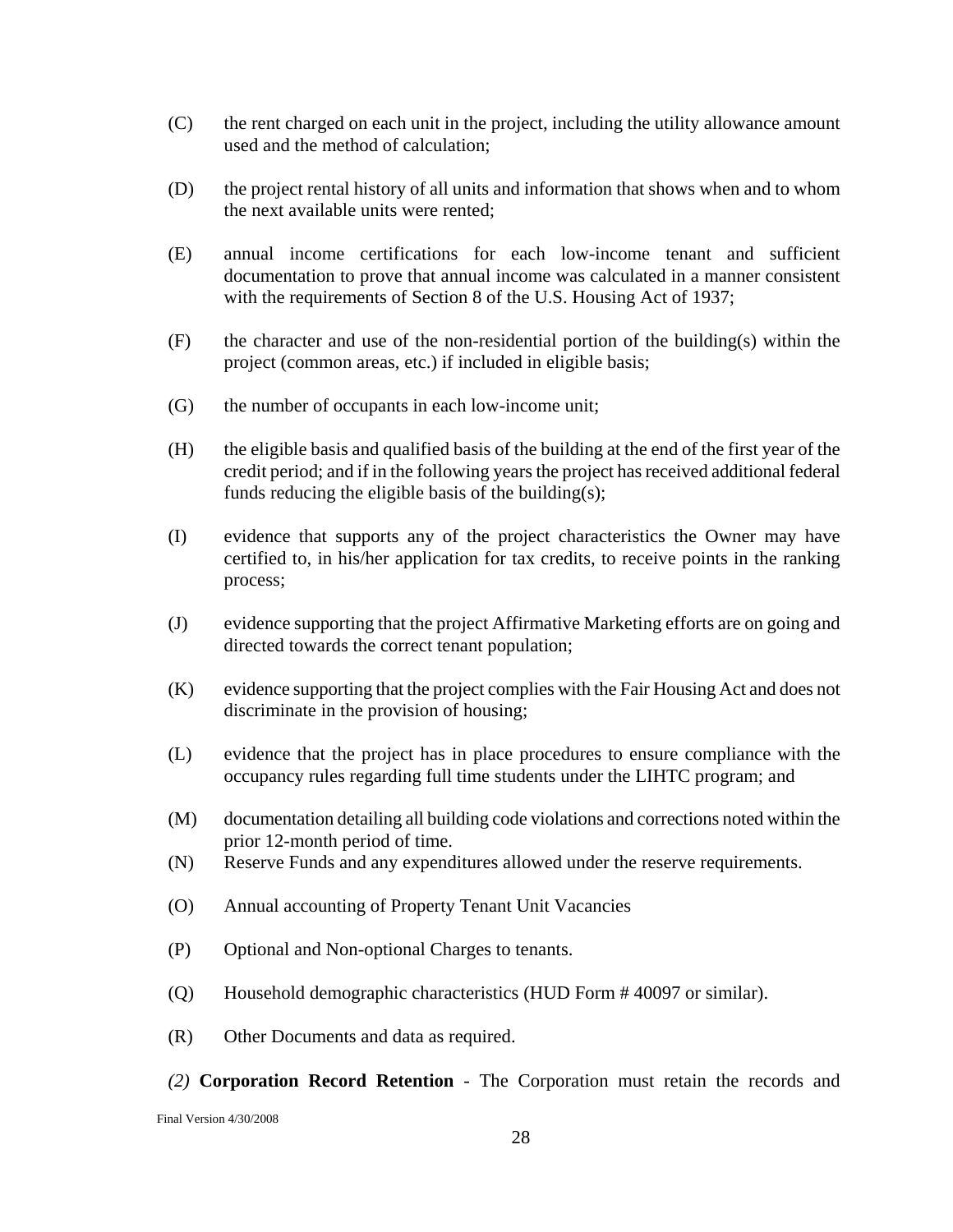certifications used to review the projects for compliance, for three years after the end of the calendar year in which it receives them. If non-compliance is found, records and certifications related to that specific compliance review must be retained for 6 years beyond the filing of the IRS Form 8823.

(c)(1)(A) **Monitoring Review Procedures** - Upon request from the Corporation, the owner of the subject project shall submit project information required by the Corporation to complete a monitoring review. The required information is detailed in section (b)(1)(A-R), above. After receipt of the information described in section  $(b)(1)(A-R)$ , the Corporation will review the documentation for compliance with 26 U.S.C. Section 42. The Corporation shall notify the owner within 15 working days of the completion of the review, as to the result of the initial review. If additional information is required by the Corporation to complete its review, the owner shall respond within 10 working days. A \$25 per day late fee will be assessed on owners who do not submit the requested compliance information within the deadlines established by the Corporation. Failure to respond will be considered noncompliance with program criteria and will be reported to the IRS.

(B) Monitoring Review Schedule – In the first year of the credit period, 100% of the tenant files and 20% of all units in the project will be reviewed during an on-site visit. Every third year there after, a minimum of 20% of all units in the project will be reviewed during an onsite visit. Annually, a compliance documentation review will take place. The following items will be submitted to the Internal Audit department for review:

- i. Owners Certificate of Compliance
- ii. Project History or Unit status Report
- iii. Rent Roll
- iv. Utility Allowances
- v. Affirmative Marketing Plan
- vi. Building Violation Reports
- vii. LIHTC Allocation Certificates (IRS Forms 8586, 8609, and 8609A)
- viii. Student Household Statement
- ix. Household Characteristics Form (HUD Form 40097 or similar)
- x. Vacancy Summary
- xi. Optional and Non-optional tenant charges
- xii. Common area description
- xiii. Replacement Reserve Fund

AHFC reserves the right to visit any project on an annual basis if the prior year's performance was determined to be less than satisfactory.

(C) Inspections - The Corporation has the right to perform audits which may include site inspections on any tax credit project during the full term of the agreed-upon extended use period or thirty (30) years, whichever is greater. The extended-use period is established an agreement, which is recorded as a restrictive covenant when the project is placed in service. The focus of the inspection(s) will include, but not be limited to, those items referred to in  $(a)(1)(C)$  and  $(b)(1)(A-R)$ , above.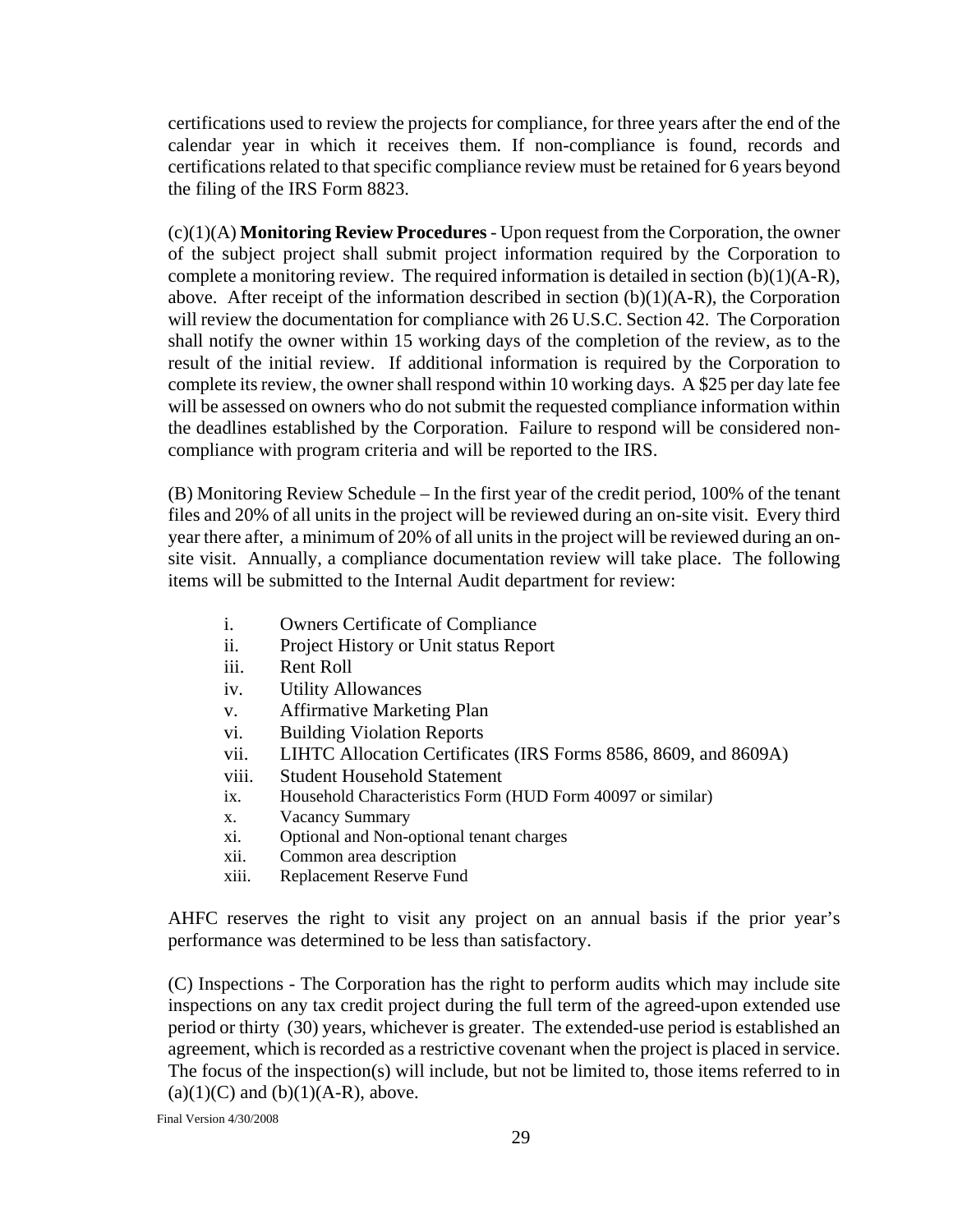- i. For New Buildings physical inspections will be conducted on at least 20% of the property's LIHTC-eligible units.
- ii. For Existing Buildings physical inspections will be conducted on at least 20% of the property's LIHTC-eligible units every three years.

(D) Required Certifications - In addition to the required information referred to in subsection (b)(1)(A-R) above, owners of tax credit projects shall submit annual certifications attesting to compliance with the requirements of Section 42, under penalty of perjury. The owner shall also certify that the residents of the low-income facilities were informed of the Corporation's right and intent to review tenant income certifications for compliance with Section 42 and the procedures of this section.

(E) Exceptions For Federally Subsidized Projects *-* Projects financed under USDA, Rural Development's Section 515 program (RD), or receiving rental assistance through HUD's Project Based Section 8 Program, may submit the same tenant income certification forms to the Corporation, as are required by the RD or HUD.

(d)(1)(A) **Calculating Family Income** - All families living in the designated low-income units of a building receiving tax credits must be income qualified. Owners of tax credit projects shall use the guidelines established by the Internal Revenue Service for projecting annual family income.

(e)(1)(A) **Notification of Non-Compliance** - If the Corporation does not receive the required certifications, is denied access to income certification forms, support documents, or rent records for any tenant family or unit, or finds general non-compliance with the requirements of Section 42, the owner will be immediately notified of the violation, in writing, and the time period for correcting it.

(B) Correction Periods - An owner shall have sixty (60) days from the date of the notice of non-compliance to correct the finding, except in the case of a missed certification where the cure period is 10 working days. For non-compliance found regarding health and safety issues, an Owner shall have no more than 24 hours from the hour of finding to correct the deficiency.

(C) IRS Notification - The Corporation will notify the Internal Revenue Service (IRS) of a finding of non-compliance within 45 days of the end of the correction period, regardless if the finding was corrected. The Corporation will also notify the IRS of instances of noncompliance that it becomes aware of that may have occurred prior to January 1, 1992.

(f)(1)(A) **Monitoring Fees** - An annual fee will be charged to all projects for compliance monitoring. The monitoring fee shall be established by the Corporation and reviewed on a yearly basis to ensure it adequately covers the administrative cost of monitoring.

(B) The monitoring fee will be \$25 per tax credit unit up to a maximum of \$1,000 per project